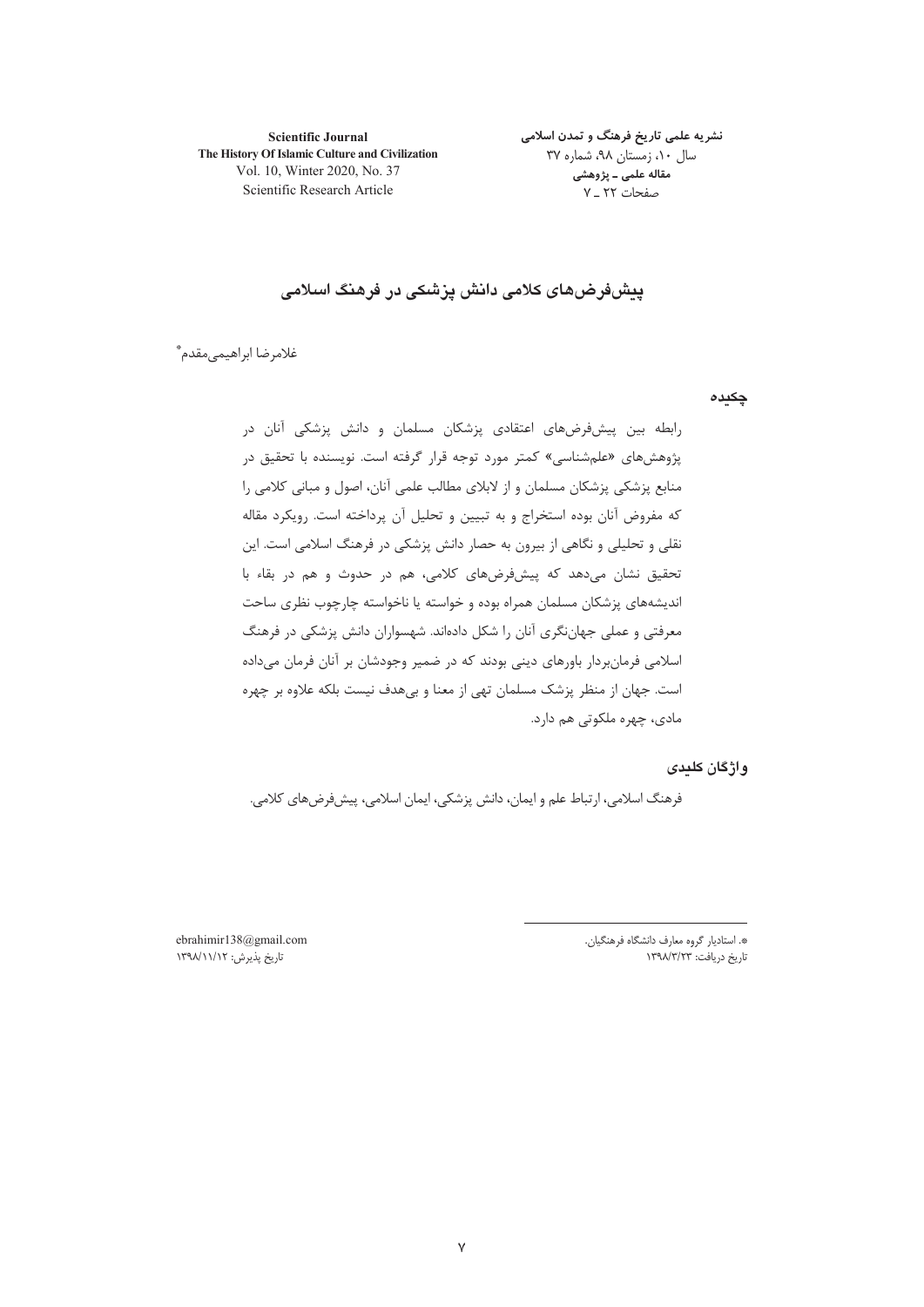### طرح مسئله

هر دانشمندی در حصار جهان بینی خود می|ندیشد. هیچ انسانی را نمی توان بدون اندیشه و عقیده درباره جهان و انسان تصور کرد. حتی کسانی که منکر خدا و انبیای الهی هستند، به نظام اعتقادی الحادی معتقدند. همانطور که ساحت نظری و معرفتی هر انسانی متأثر از باورهای متافیزیکی است، ساحتهای رفتاری انسان نیز بدون تأثیرپذیری از نظام اعتقادی آن، وجود پیدا نمی کند. بنابراین، در اینکه پیشفرضهای کلامی دانشمندان، خواسته یا ناخواسته در اندیشه و عمل آنان تأثیر میگذارد، کمتر میتوان تردید کرد. آنچه که در میان دانشمندان گوناگون، متفاوت است، ماهیت و چارچوب پیش فرض های اعتقادی آنان است.

مسئله پیش روی این جستار آن است که پزشکان مسلمان بر پایه چه پیشفرضهای کلامی می|ندیشیدند؟ و پیشفرضهای كلامي آنان چگونه با روش تجربي دانش پزشكي، سازگار شده است؟

دانش پزشکی در فرهنگ اسلامی چنان با تعالیم دینی آمیخته بود که نه پزشک و نه بیمار، ایمان دینی را در تعارض با روش علمی نمیدانستند. هم بیمار و هم پزشک به شیوههای علمی مداوای بیماری و کشف خواص دارویی پدیدههای طبیعی، کاملاً ملتزم بودند و در عین حال، به تقدیر الهی و اثر شفابخشی تضرع و دعا نیز بدون تردید ایمان داشتند.

آمیختگی میان علم و دین در فرهنگ اسلامی، بهویژه در سنت بهداشت و درمان، چنان برجستگی دارد که در سراسر تاريخ اسلام، چهره مركزي و اصلي انتشار و انتقال علوم را «مرد حكيم» تشكيل مي‹هد و همين «مرد حكيم» عموماً پزشک نیز بوده است. ارتباط میان حکیم و طبیب چنان زیاد است که هم فیلسوف و هم پزشک را به نام «حکیم» میخوانند. این عنوان، تأثیر زیادی در نگاه مثبت مردم به طبیب داشت، عموماً مردم از طبیب چنان توقع داشتند که مردی بافضیلت و تقوا باشد و هرگز ذکاوت علمی و قدرت عقلانی وی موجب ضعف اتکا و اعتقاد وی به خدا نگردد. بنابراین، مهارت علمی و عملی به همراه تعهد دینی و اخلاقی، شاکله شخصیت پزشک و طبیب مسلمان را تشکیل میداد. ٰ

نظامی عروضی در *چهار مقاله* می گوید:

طبيب بايد «رقيقالخُلق و حكيمالنفس و جيدالحدس» باشد … و هر طبيب كه شَرَف نفس انسان نشناسد، رقيق|لخُلق نبود و تا منطق نداند حكيم|لنفس نبود و تا مؤيد نبود به تأييدات الهي، جيدالحدس نبود. ``

در فرهنگ اسلامی، یافتههای دقیق و صحیح دانش پزشکی هیچگاه در تعارض و تقابل با گزارههای مسلم دینی قرار نگرفته است، بلكه بُنءايه تلقى مسلمانان از پزشک اين بود که او واسطه و وسيله افاضه شفا از طرف خداوند است. اگر در فرهنگ و تمدن مدرن غرب، دانش پزشکی انسان را مستقل از خدا و بیiیاز از او میبیند، و اثربخشی درمان را صرفاً متکی بر شیوههای دقیق تجربی دانش پزشکی و تجهیزات مدرن و مهارت پزشک میداند و بود و نبود خدا و توسل و دعا را در این امر بی ثمر یا کم ثمر می شمارد، در فرهنگ اسلامی، دانش پزشکی، دوای دردهای جسمانی انسان را همسو با مداوای ألام روحي و تمايلات فطرت خداجوي بشر جستجو مي كند. البته مسلمانان هيچ§اه تخصص پزشک را با تعهد و تقواي وي خلط نمی کردند و تقوای دینی طبیب را جای مهارت علمی و عملی او قرار نمیدادند. برای آنان هر کسی که به لحاظ دانش پزشکی در اوج توانایی و مهارت بود، طبیب آرمانی بهشمار نمی(فت. طبیب حاذق کسی بود که جامع علم و ایمان باشد. طبيب نبايد حاجب بين بيمار و خدا باشد بلكه بايد با عمل و انديشه خود آينه و آيه صفات الهي گردد.

در این جستار توصیفی تحلیلی، برای اثبات اینکه آیا پزشکان مسلمان متأثر از نگرشهای کلامی بودند یا نه و اینکه این تأثیرپذیری چگونه رخ داده است، با مراجعه به آثار آنها، چارچوبهای نظری اعتقادی که مفروض پزشکان قرار گرفته و در آثارشان نمایان است، بهطور مستند تشریح و تبیین شده است. همان پیش فرضهایی که ابن سینا از آنها بهعنوان «مبادی علوم جزئی» تعبیر می کند.<sup>۳</sup>

این تحقیق از سه جهت اهمیت و ضرورت دارد: اول اینکه رابطه پیشرفت علمی و ایمان دینی دانشمندان اسلامی در تاریخ فرهنگ اسلامی را بشناسیم و یک مصداق عینی و روشن از پیوند علم و دین را مشاهده کنیم تا گمان نبریم که التزام

١. نصر، علم و تمدن در اسلام، ص ١٩٠ ـ ١٨٩.

۲. نظامی عروضی، *چهار مقاله*، ص ۱۰۶.

۳. ابن سینا، *قانون در طب*، ص ۷۰.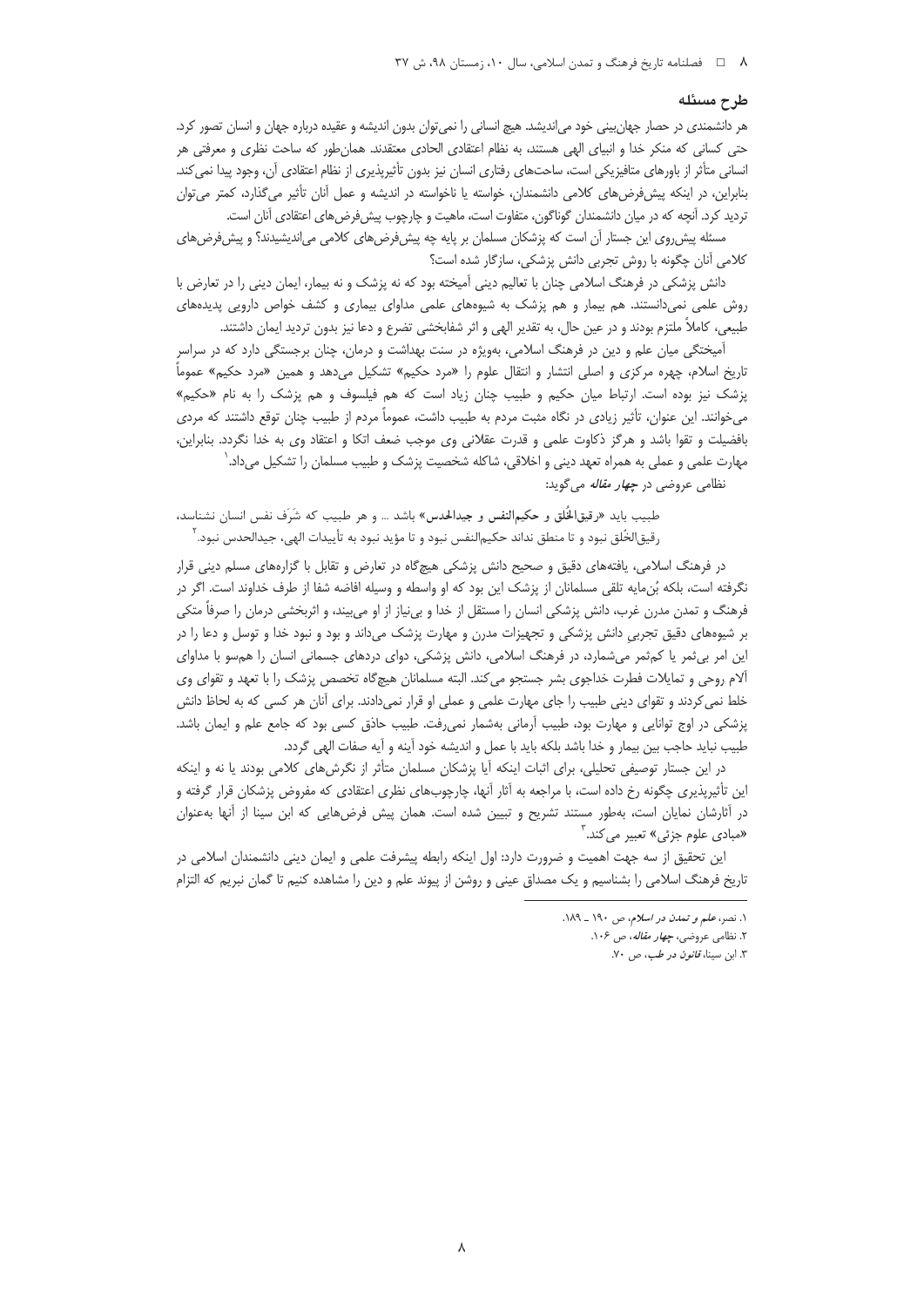به دین ما را از مسیر تخصص علمی و فرزانگی دور میکند. دوم اینکه دریابیم که اندیشه دینی نهتنها با دانش و تعقل مخالفت نداشته بلکه أن را تشویق هم کرده است و تعارض علم و دین در غرب ساخته ملحدین است و یا به جهت برخی اندیشههای باطل، خرافی و تنگنظرانه دینباوران به وجود آمده است. بنابراین، چنانچه آموزههای دینی، عقلانی و عاری از خرافه و تحریف حقایق دینی باشد و از طرفی یافتههای علمی نیز آلوده به حدس و گمان نباشد، هیچگاه با یکدیگر تعارض نخواهند داشت. سوم اينكه توجه داشته باشيم كه نظام جمهوري اسلامي بهدنبال تحقق تمدن نوين اسلامي است و چنين پژوهشهایی ترسیم عملی سازگاری علم و دین و عقل و دین است که در کارنامه درخشان اسلام تحقق یافته و میتواند مجدداً تحقق یابد، و ادعای تشکیل تمدن متعالی که همه ساحتهای وجودی انسان در مسیر غایت خلقت و بندگی خداوند قرار گیرد، صرفاً یک ادعای انتزاعی و آرزوی خیالی نیست.

## يبشفررضهاى كلامى يزشكان مسلمان

#### اعتقاد به خدا و خلقت جهان

یکی از شاخصهای اساسی دانش پزشکی در فرهنگ اسلامی، ایمان راسخ پزشک به خدا و خشوع در برابر آن و ایمان به عالم أخرت و کسب اعمال خیر و ترک افعال شر برای دریافت پاداش اخروی است.' بسیاری از منابع پزشکی در فرهنگ اسلامی با بیان حمد و ثنای الهی و اشاره به اسماء و صفات خداوند آغاز میشوند.' در آغاز کتاب، نویسنده، به خدا و خلقت جهان از عدم، گواهی میدهد.<sup>۳</sup> حتی پزشکان اسلامی یکی از فواید دانش پزشکی را شناخت اسماء و صفات خداوند ذکر نمودهاند. ٔ رهاوی ـ از پزشکان قرن سوم هجری ـ اولین شرط اخلاقی پزشک را اعتقاد صحیح به خدای خالق، قادر، حکیم، محیی، ممیت، ممرض و مشفی میداند.<sup>۵</sup> پزشکان مسلمان در آثار علمی خود به هنگام تشریح اعضای بدن انسان یا بیان ارکان و مزاجها و مواجهه با اتقان و نظم و هماهنگی شگفتانگیز در طبیعت و فیزیولوژی بدن انسان، به خالقیت، رازقیت، حکمت، علم، قدرت، سمیع و بصیر بودن خداوند در صنع موجودات اشاره کردهاند. گرازی در ضمن بیان ساختار هریک از اجزای بدن انسان، به خالقیت، علم، قدرت و حکمت بالغه الهی اشاره میکند.<sup>۷</sup> چنین نگرشی، دانش پزشکی را با دانش خداشناسی گره میزد و آثار پزشکان مسلمان را دفتر شناخت اسماء و صفات الهی قرار میداد.

### علت العلل و مسبب الاسباب بودن خدا

دانش پزشکی در فرهنگ اسلامی در پرتو بینش قرآنی،^ شفادهنده و درمان کننده حقیقی را خدا میداند، و مروج این اندیشه است که همه آنچه در عالم طبیعت، سبب درمان بیماری میگردد، خاصیتی است که خدا به آنها اعطا کرده و آنها مجرای فیض شفابخشی خداوند هستند و از خود هیچ اثری ندارند.` خدا است که در جمادات، نباتات، حیوانات، نور، ظلمت، آب و هوا، درمان دردهای انسان را آفریده و هیچ دردی نیست که خدا درمان آن را نیافریده باشد. `` طبیب جلوه رحمانیت و رحیمیت خداوند است.

١. قطبالدين شيرازي، كت*اب في بيان الحاجة إلى الطب و الأطباء و وصا*ياهم، ص ١١۶.

۲. رازی، *من لا يحضرهالطبيب*، ص ۹؛ قزويني، تر*جمه وشرح حفظ الصحة شيخالرئيس، ص* ۱۴؛ جمالي يزدي، *فرخ نامه*، ص ۳؛ جمعي از نويسندگان، گنجينه بهارستان، ج ۱، ص ۶۹

۳. ابن|زرق، *تسهیل المنافع فی الطب و الحکمه*، ج ۱، ص ۱۳ و ۶۴۴ جمالی یزدی، *فرخ نامه*، ص ۱۱؛ جمعی از نویسندگان، *مجموعه مصنفات فی* الخيمياء والإكسيرالأعظم، ص ١٩۶ و ٢٢۵: سيوطى، الرحمة في الطب و الحكمه، ص ٧.

۴. قطبالدین شیرازی، کت*اب فی بیان الحاجة إلی الطب و الأطباء و وصا*یاهم، ص ۱۰۰ ـ ۹۹.

۵. رهاو*ی، ادب الطبیب*، ص ۲۶.

۶ رازی، *السیرة الفلسفیه، ص ۱۰۰*؛ رهاوی، *ادبالطبیب، ص ۴۰* و ۲۰۰ و ۲۰۴؛ جمالی یزدی، *فرخ نامه*، ص ۳ و ۱۲؛ قزوینی، ترجمه *و شرح حفظ الصحة* ش*یخ/لرئیس، ص ۱۶*۶ جمعی از نویسندگان، *مجموعه مصنفات فی الخیمیاء و الإکسیرالأعظم*، ص ۲۲۵: جرجانی، *ذخیره خوارزمشاهی*، ج ۱، ص ۱۳ و ۱۸.

٧. رازي، المنصوري في الطب (ترجمه)، ص ٧۵ و ٧۶ و ٧٨.

٨. شعراء (٢۶): ٨٠

٩. رازى، *السيرة الفلسفيه، ص ١٠٠*؛ رهاوى، *ادب الطيب، ص ١*۴٨؛ يوسفيان، *اخلاق پزشكى، ص ١٢ ـ ١١* و ١٤؟ قطب الدين شيرازى، كت*اب فى بيان* الحاجة إلى الطب و الأطباء و وصاياهم، ص ٩٩.

۱۰. جمعی از نویسندگان،گنجینه به*ارستان*، ج ۱، ص ۸۱؛ جمعی ازنویسندگان، *شش رساله کهن پزشکی،* ص ۱۰۸.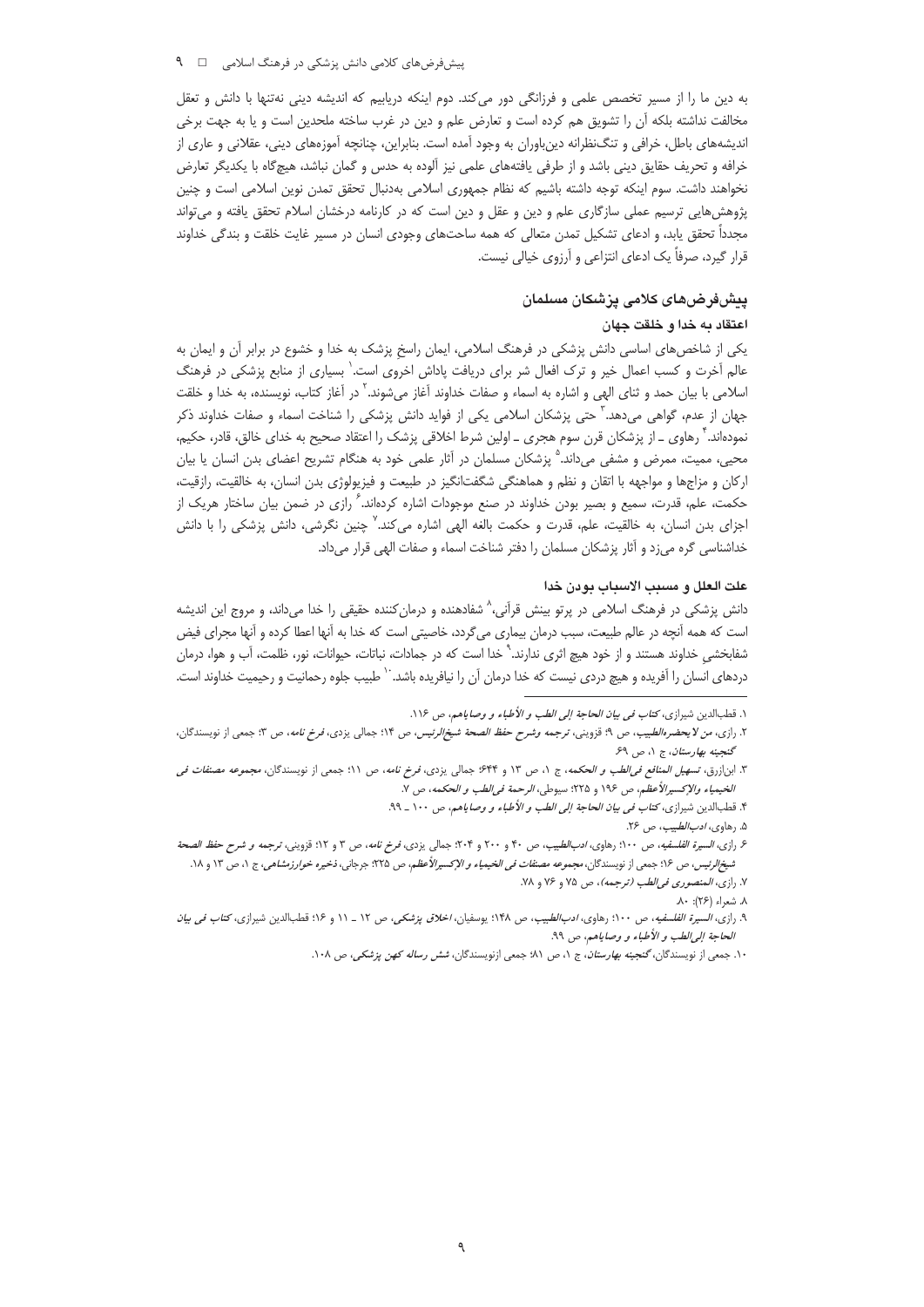### ١٠ هطلنامه تاريخ فرهنگ و تمدن اسلامي، سال ١٠، زمستان ٩٨، ش ٣٧

شفای بیماری با اراده خدا از طریق پزشک حاذق، به منصه ظهور می رسد. اگر خدا خاصیت شفادهندگی را از پزشک و دارو بگیرد و ذهن او را در تشخیص صحیح بیماری و درمان آن گمراه کند، از پزشک هیچ کاری ساخته نیست.

پزشکان مسلمان بین اسباب عادی پدیدهها و اراده الهی، تنافی احساس نمی کردند، بلکه راه رسیدن به سعادت دنیوی و اخروی را تحصیل اسباب سعادت میدانستند. ازاین٫و، برای درمان بیماری رجوع به پزشک و انجام اسباب حفظ صحت و دفع امراض و استعمال دارو را با اعتقاد به تقدیر الهی، لازم و ملزوم یکدیگر میدانستند. حتی برای چنین اقداماتی اجر اخروی هم قائل بودند. ٰ پزشکان مسلمان در آثار خود به عدم تعارض بین سببیت پزشک و دارو از یکسو و مسبب الاسباب بودن خدا از سوی دیگر تصریح نمودهاند.

الله تعالى به هيچ سببي در هيچ فعلي احتياج ندارد، چه او قادر است كه بي|عانت سبب و آلت، جميع موجودات را ایجاد کند و حوادث را احداث نماید، لیکن اسباب را پرده ذات خویش گردانیده تا حکمت او ظاهر شود و ارباب ضلالت، به اسباب، ضلالت يابند و از او محجوب گردند و استناد حوادث به اسباب نمایند؛ و اصحاب هدایت، به اسباب، هدایت یابند، چه اسباب، حجاب ایشان نمیشود و با وجود اسباب، حوادث را به او استناد می کنند. چه اهل هدایت، به تحقیق میدانند که جمیع افعال، فعل حق است و اسباب، پرده اویند و سببی از اسباب را اثری از آثار نیست. ٔ

پزشک دیگر*ی* مینویسد:

مؤمن موحّد بايد ملتفت باشد كه تهيه اسباب را از خدا بخواهد و اثر آنها را به اراده حق داند و توجه به اسباب و انجام آنها را مجرّد امتثال داند؛ مثل اینکه نجات را از خداوند باید خواست و از او باید دانست و توفيق ارتكاب طاعات را هم از او بايد خواست؛ وليكن برحسب تكليف بايد طاعات را بهجا آورده باشيم. پس باید مریض و کاسب و زارع و طالب دولت و ثروت و طالب علم و عزّت تهیه اسباب اینها را از خداوند بخواهد و در قلب، ملتجی به حضرت حق باشد که خداوند اسباب را فراهم نماید و اتیان به اسباب را به مجرّد اینکه مأمور است، به آن نماید ترتیب اثر را به آن سبب از خداوند و از او بخواهد؛ از این جهت است که توکل به هیچ وجه منافی با اتیان به اسباب نیست.<sup>۳</sup>

در منابع مختلف پزشکی فرهنگ اسلامی، بعد از معرفی بیماری و بیان راه درمان آن، عبارت «ان شاءالله» آمده است که نشان میدهد طبیبان مسلمان، به تقدیر الهی و غالب بودن اراده خداوند بر هر سببی از اسباب، ایمان داشتند. در عین حال، کسب فنون دانش پزشکی و شناخت بیماریها و درمان آنها را بهوسیله اسباب عادی، منافی با اراده مطلقه الهی نمیدیدند. <sup>۲</sup>

## توكل به خدا

در آیات متعددی از قرآن کریم به توکل بر خداوند در انجام امور و رسیدن به نتیجه تأکید شده است.<sup>۵</sup> بر اساس این باور دینی، انسان باید تمام تلاش فکری و امکانات مادی خود را برای رسیدن به هدف بهکارگیرد اما در نهایت به خدا توکل نماید. پزشک مسلمان حتی اگر مهارت تمام در تشخیص و درمان بیماری داشته باشد و همه امکانات و تجهیزات فنی و تکنیکی خود را برای شناسایی مرض و مداوای آن به کار گیرد؛ با تعبیر «انشاءالله» و «باذن|لله» اثربخشی دارو و درمان را منوط به اراده الهی میداند و از توکل به خدا غفلت نمیکند، بلکه اعتمادش به تقدیر و اراده الهی و خدای سببساز، بیش از مهارت علمی و امکانات خودش است. ً در بسیاری از منابع پزشکان اسلامی، وقتی خواص مزاجها یا داروها یا اثرات یک شیوه درمان بیان میشود، در

١. جمعی از نویسندگان، *شش رساله کهن پزشکی، ص ١٠*۵ ـ ١٠۴.

۲. جمعی از نویسندگان، *گنجینه بهارستان*، ج ۱، ص ۵۲۰.

۳. جمعی از نویسندگان، *شش رساله کهن پزشکی*، ص ۱۰۸و نیز ص ۱۰۵ ـ ۱۰۴.

۴. بهاءالدوله، *خلاصة التجارب*، ص ۴۶.

۵. آلءمران (۳): ۱۶۰؛ مائده (۵): ۱۱؛ انفال (۸): ۴۹؛ توبه (۹): ۵۱؛ یوسف (۱۲): ۶۷؛ ابراهیم (۱۴): ۱۲؛ ۳٫؛ مثل، ۱۳؛ ۱۸؛ و ۱۳؛ و ۱۳؛ طلاة (۶۵): ٣.

ع رازی، *برءالساعه*، ص ۱۲؛ یوسفیان، *اخلاق پزشکی*، ص ۱۷؛ جرجانی، *ذخیره خوارزمشاهی*، ج ۱، ص ۱۲.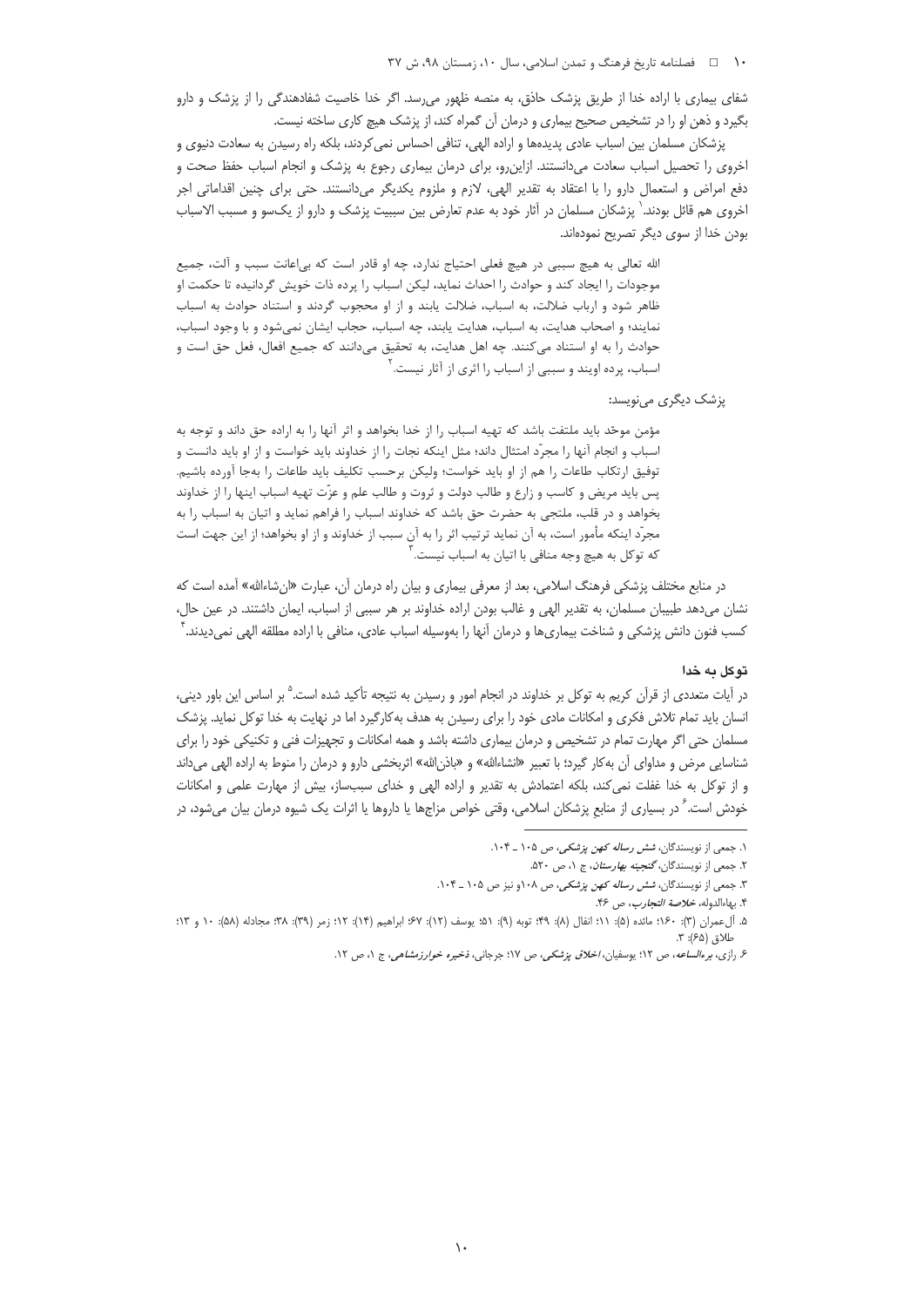### پیشفرضهای کلامی دانش پزشکی در فرهنگ اسلامی 1 \\

پایان آن تعبیر «والله اعلم» ذکر می گردد.<sup>\</sup> این تعبیرات نشانه تواضع علمی و توکل ایمانی پزشک به خدا است. رازی در مقدمه کتاب تخصصی خود *«المنصوری فی الطب»* با بیان «و ما توفیقی إلا بالله، علیه توکلت»<sup>۱</sup> ایمان و توکل خود به خدا را ابراز می کند. رهاوی در مورد سلوک معنوی پزشک می گوید: پزشک باید بعد از اعتقاد به خدا، تمام محبت و توجه ذهن و فکرش به خدا باشد، به گونهای که محبت خدا بر وجود او سیطره پیدا کند و تمام اعمال و رفتار او را تحت تأثیر قرار دهد. <sup>۳</sup> رهاوی بر این امر واقف است که نگرشها و گرایشهای فرهنگی بر اندیشه و عمل پزشک تأثیرگذار است و اگر این نگرشها و باورها با آگاهی و توجه همراه باشد، تأثیر عمیقی بر شخصیت اخلاقی و معنوی پزشک می گذارد. اگر طبیب، ایمان راسخ به خدا داشته باشد و او را عالم و قادر و ناظر بر اعمال خود بداند و هیچ اتفاقی را خارج از اراده و قدرت و تدبیر الهی نداند، مستغرق در محبت خدا باشد. در این صورت به مفهوم و حقیقت توکل پی خواهد برد.

### اعتقاد به غایتمندی جهان و عالم آخرت

پزشک مسلمان بر پایه بینش قرآنی، ٌ خلقت جهان را عبث نمیداند. انسان و جهان از خدا هستند و بهسوی خدا حرکت می کنند. برای پزشک مسلمان هر عملی در این عالم، فرجامی در سرای آخرت دارد، و دنیا مزرعه آخرت است؛ انسان بر حسب اعمال نیک و بد خود در دنیا، مستحق سعادت یا شقاوت ابدی در عالم آخرت میگردد.<sup>۵</sup> رازی در مقدمه کتاب *«من* لايحضر*هالط*بيب» مىنويسد: «راجيا من اللّه حسن الثواب. إنه كريم المآب و أسأله التوفيق لصواب القول و الفعل بمنه و جوده» ٌ و در كتاب «*السيرة الفلسفيه*» مى نويسد: «هر كس را پس از مرگ حالى است خوش يا ناگوار، نظير حالى كه او قبل از تفرقه میان جسم و جان داشته.»<sup>۷</sup> ایشان در ادامه غایت القصوای خلقت انسان را که در پی آن موجود شده و بهسمت آن رهسپار است، تحصیل لذات جسمانی نمیداند. بلکه طلب علم و بهکار داشتن عدالت برای رسیدن به سعادت اخروی میداند.<sup>۸</sup> رازی برای رفع تعارض لذت و الم دنیوی و اخروی یک اصل کلی ارائه می کند و می گوید: «هیچ عاقلی نباید اسیر دست لذتی شود كه الم تابع آن بر المي كه در ترك لذت و كشتن شهوت هست كماً و كيفاً راجح آيد.»<sup>۹</sup> بنابراين «اگر فرضاً بر ما ممكن شود که مادام|لعمر بر پهنه زمین مسلط آییم ولی با مردم به شکلی معامله کنیم که رضای خدا در آن نباشد و ما را از وصول به خیر باقی و نعمت جاوید باز دارد، نباید در پی این راه شویم و آن لذت را بر این حرمان ترجیح نهیم.» `` ابن سینا رسالهای دارد که به بررسی علت ترس مردم از مرگ پرداخته است. ایشان با بررسی احتمالات منشأ ترس مردم از مرگ، به این نتیجه رسیده است که مردم گمان میکنند بعد از مرگ از بین میروند و نابود میشوند. در حالی که مرگ چیزی جز ترک تدبیر بدن بوسیله نفس نیست و انسان بعد از مرگ و عبور از عالم طبیعت به حیات جاودانه خود ادامه میدهد.`` رهاوی با اشاره به حکمت الهی در خلقت عالَم و وجود عالم اَخرت و عذابهای اخروی، پزشکان را از انکار و نقض احکام شریعت برحذر میدارد. چون چنین امری ناسپاسی در برابر نعمتهای بیشمار خدا است که هم در دنیا و هم در آخرت موجب شقاوت و «عذاب الیم» میگردد.<sup>۲</sup> این تعابیر نشان دهنده اعتقاد راسخ پزشکان اسلامی به عالم آخرت و ثواب و عقاب اخروی است.

١. به طور مثال ر.ك: سيوطى، *الرحمة في الطب و الحكمه*، ص ٩ \_ ٧: جرجاني، *ذخيره خوارزمشاهي*، ج ١، ص ٢٨.

٢. رازي، *المنصوري في الطب*، ص ١٧.

۳. رهاوى، *ادب الطبيب*، ص ۲۷.

۴. آلءمران (۳): ۲۷.

۵. رازي، *المنصوري في الطب، ص ٢٩ - ٢*٠٨؛ جمعي از نويسندگان، گنجين*ه بهارستان*، ج ١، ص ٥٠٧ - ٥٠۴؛ نظاجالدين شيرازي، *كتاب في بيان الحاجة* إلى الطب و الأطباء و وصاياهم، ص ١١۶ و ١٢٠.

۶ـ [ترجمه]: با امید به ثواب نیک از درگاه خداوند که او بخشنده است و از جود و کرم او توفیق گفتن سخن حق و عمل درست را مسئلت میکنم. (رازي، من لا يحضره الطبيب، ص ٩)

٧. رازى، *السيرة الفلسفيه*، ص ٩٢.

۸. همان.

۹. همان، ص ۹۴ ـ ۹۳.

۰۱. همان، ص ۹۴. ١١. ابن سينا، رسائل ابن سينا، ص ٣۴٠.

۱۲. رهاوى، *ادب الطبيب*، ص ۲۸.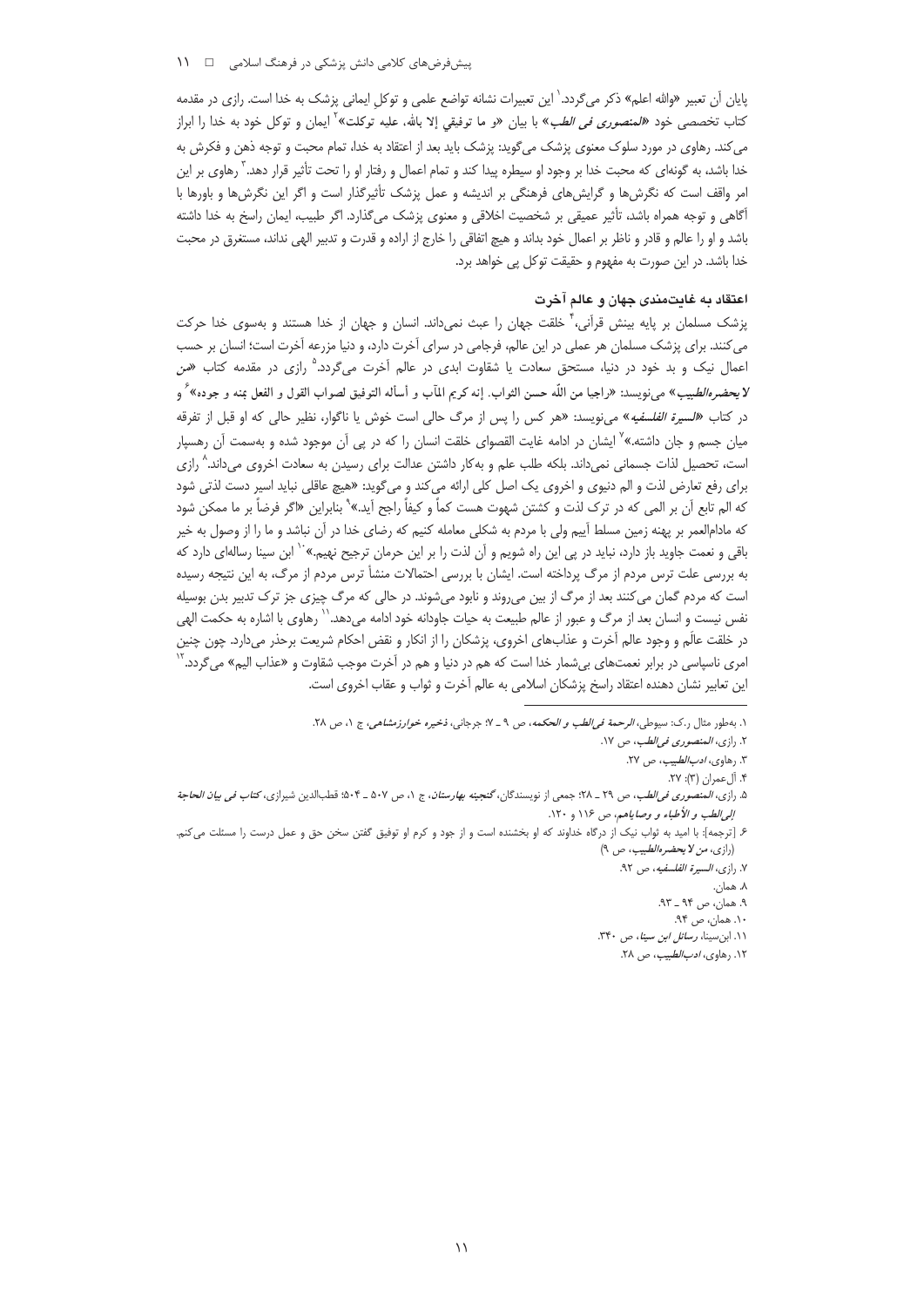#### اعتقاد به حقانیت قرآن و صدق نبوت

رازی در مقدمه کتاب تخصصی خود *«من لایحضرهالطبیب*» پس از بیان حمد و ثنای الهی، به درگاه خداوند اظهار شکر می:ماید که توفیق ایمان به اسلام و ایمان به نبوت پیامبر اکرمﷺ را پیدا کرده است. ٰ نجمالدین محمود شیرازی در ابتدای کتاب پزشکی خود *«نصیحتنامه سلیمانی»* پس از حمد و ثنای الهی به پیامبر اکرمﷺ درود میفرستد.<sup>۲</sup> قطبالدین شیرازی با استناد به آیات قرآن و روایات منقول از پیامبر اکرمﷺ ضرورت توجه به اسباب بیماری و درمان آنها را بیان می کند<sup>۳</sup> رهاوی سومین ویژگی اخلاقی پزشک را اعتقاد صحیح به نبوت و رسالت انبیا میداند: «والأمانه الثالثه ان یعتقد أن للّه رُسُلا الى خلقه هم انبياؤه. أرسلهم الى خلقه بما يصلحهم. إذ العقل غير كاف في كل ما يصلحهم دون من رسل ما شاء و كيف شاء في الوقت الأصلح».<sup>۴</sup>

وحی الهی یکی از منابع شناخت پزشکان مسلمان نسبت به بیماریها و درمان آنها بهشمار میرفت.<sup>۵</sup> آنها با الهام از روايات منقول از پيامبر اكرمﷺ كه فرموده است: «إنَّ اللَّهَ أَنْزَلَ الدَّاءَ وَ الدَّوَاءَ وَ جَعَلَ لِكلِّ دَاء دَوَاءً فَتَدَاوَوْا وَ لَا تَتَدَاوُوا بِحَرَامِ» ٔ باور داشتند که هر دردی دوایی دارد و طبیب باید تلاش کند تا درمان هر دردی را با استفاده از اصول و مبانی دانش پزشکی، از دل طبیعت کشف نماید و اینکه باید درمان درد با رعایت حریم شریعت الهی باشد.٬ برخی پزشکان مسلمان با استناد به آیه شریفه «ما أَصابَک مِنْ سَيئَه فَمِنْ نَفْسک» امراض گوناگون را نتیجه اعمال سیئه و تمرد از دستورات الهی میدانستند.<sup>۹</sup> لازم است این نکته را هم در نظر داشته باشیم که استناد پزشکان مسلمان به آیات قرآن و روایات اسلامی پس از اثبات مدعا با روش تجربی و برای تأیید یافتههای علمی صورت میگرفت و چنین نبود که آنها مدعیات پزشکی خود را با آیات و روایات اثبات کنند. ٔ

### التزام به شريعت اسلام

در منابع پزشکی با استناد به برخی آیات قرآن،'<sup>\'</sup> بر رعایت حدود شرعی و فقهی تأکید شده است.'' از لحاظ فقه اسلامی، طبیب و پرستار باید حریم الهی را در شیوه معاینه بیماران و تجویز داروها رعایت نمایند و از راه صحیح و مجاز شرعی به درمان بیمار بپردازند. مگر اینکه درمان بیمار منحصر در ارتکاب فعل حرام باشد.<sup>۱۳</sup> بر اساس تعالیم اسلام، دنیا مزرعه آخرت است و سعادت جاودانه و سرنوشت نیک یا بد انسان در عالم آخرت، به اعمال وی در دنیا برمیگردد. محمد بن زکریای رازی در موارد متعددی از کتاب «*للسیرة الفلسفیه*» خود بر ضرورت رعایت اوامر و نواهی الهی و کسب رضای خدا و پرهیز از انجام یا ترک اموری که موجب غضب خدا و عقوبت اخروی میگردد، تأکید میکند.<sup>۱۴</sup> ابن سینا ضمن توصیه رعایت امور

١. رازي، من لا يحضره الطبيب، ص ٩.

٢. جمعی از نویسندگان، گنجینه بهارستان، ج ١، ص ۶۹.

٣. قطبالدين شيرازى، كت*اب فى بيان الحاجة إلى الطب و الأطباء و وصا*ياهم، ص ١٠٣.

۴. [ترجمه]: امانت سوم این است که طبیب معتقد باشد از طرف خدا رسولانی برای خلق وجود دارد که این رسولان پیامآوران او هستند. آنها را به سوی مردم فرستاده تا خیر و صلاحشان را بیان کند چون عقل بدون (هدایت) انبیاء در تشخیص خیر و صلاح انسان و اینکه چه چیزی را بخواهد و چگونه آن را در بهترین فرمان بخواهد، ناتوان است. (رهاوی، *ادب الطبیب، ص* ٢٧)

۵. جمالي يزدي، *فرخ نامه*، ص ۴.

۶. [ترجمه]: همانا خداوند بیماری و دواء را (باهم) نازل کرده است و برای هر بیماری دوائی قرار داده است پس (بیماری) خود را مداوا کنید (اما) با حرام درمان نکنید. (مجلسی، بحار *الانوار،* ج ۵۹، ص ۷۶)

٧. القرشي، أيين شهرداري، ص ١٧٠ \_ ١٤٩.

٨. [ترجمه]: أنچه از بدي به تو مي رسد از ناحيه خودت است. (نساء (۴): ٧٩)

۹. جمعی از نویسندگان، گنجی*نه بهارستان*، ج ۱، ص ۵۱۴.

١٠. بهاءالدوله، خلاصة التجارب، ص ٣۶ ـ ۴۵، جمالي يزدي، فرخ نامه، ص ۴ ـ ٣: سيوطي، الرحمة في الطب و الحكمه، ص ٧.

۰۱۱. بقره (۲): ۱۹۵.

١٢. جمعي از نويسندگان، *شش رساله كهن پزشكي*، ص ١٠٧.

١٣. امام خميني، *توضيح المسائل*، مسئله ٢٣٣٣ و ٢٣۴١، ص ٣٨۴ و ٣٨٥.

١۴. رازي، السيرة الفلسفيه، ص ٩٤ \_ ٩٢ و ١٠٠ \_ ٩٩؛ ذاكر، ترجمه المنصوري في الطب، ص ٢٩.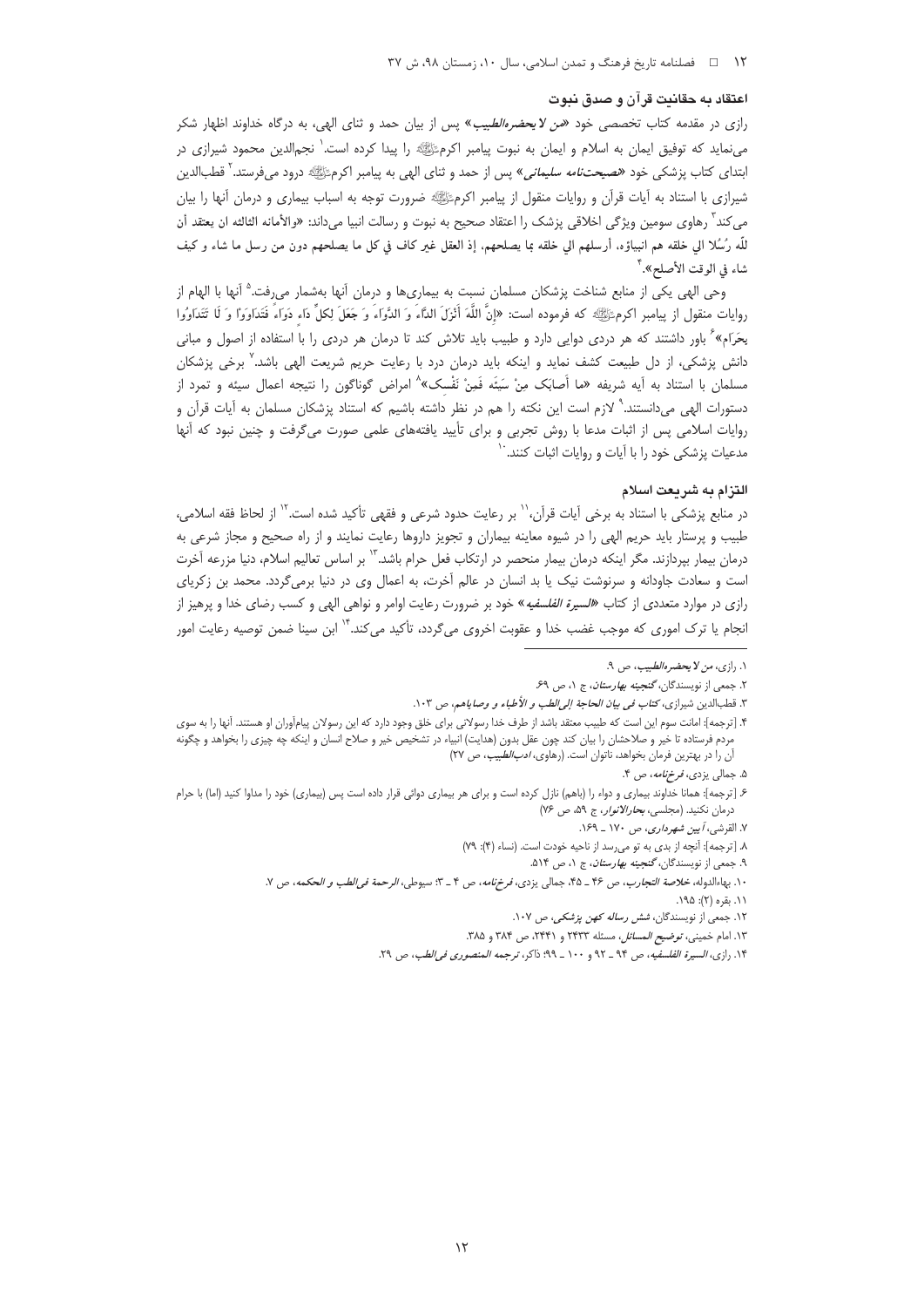ییشفر ضهای کلامی دانش پزشکی در فرهنگ اسلامی ہے ۔ ۱۳

بهداشتی و اسباب حفظ صحت به بیماران، آنها را به انجام واجبات شرعی و نماز و تسبیح و شکر خداوند ترغیب و تشویق مینماید. ٰ رهاوی ایمان و عمل پزشک به شرایع الهی را موجب فلاح و رستگاری وی میداند و به او هشدار میدهد که مبادا تحت تأثیر گمراهان، از شریعت الهی اعراض نماید. به اعتقاد ایشان دلیل انکار حقانیت شریعت از ناحیه منکران، چیزی جز جهالت نیست.<sup>۲</sup> رهاوی در جای دیگری با بیان این مطلب که *«الفقرمع الحلال أصلح من الغنی مع الحرا*م» ؓ پزشکان را به رعایت حلال و حرام و حفظ کرامت خود در برابر وسوسههای مادی توصیه می کند. ٔ

القرشي، تحصيل طب را همچون فقه براي جامعه اسلامي لازم مي داند و در ادامه مي گويد:

باید طبیبان نزد محتسب سوگند یاد کنند که به کسی داروی زیانبخش ندهند و با سم ترکیب نکنند و داروی سقطجنین را به زنان و داروی قطع نسل را به مردان نگویند، و چون نزد مریض آیند از نگریستن به محارم چشم پوشند و رازها را فاش نسازند و هتک حرمت نکنند و از کارهای ناروا بپرهیزند.<sup>۵</sup>

قطبالدین شیرازی نیز وصایائی مشابه القرشی به پزشکان دارد. ً نظامی عروضی یکی از ویژگیهای لازم برای طبیب را تعظیم شریعت الهی و اطاعت از امر و نهی خدا میداند و میگوید: «طبیب باید که نیکو اعتقاد بود، و امر و نهی شرع را معظم دارد».<sup>۷</sup>

محمد حکیم بن مبارک در کتاب *نصیحتنامه سلیمان* در ذیل بحثی با عنوان «تدبیرات شرعیه» با استناد به آیه ۱۷ سوره رعد و آيه ۵۲ سوره نمل مي گويد:

بدان كه به نصِّ قرآن عظیم، احسان و نفع عمیم به مردمان، سبب سلامتی و موجب درازی عمر باشد و مستلزم خلاصي از همه بلايي است خواه كه وبا و طاعون باشد يا غير آن و چنان كه نفع و احسان، سبب درازی عمر است؛ بینفعی و ضرر بر مردمان، سبب کوتاهی عمر است. ٛ

#### اعتقاد به تأثير دعا و صدقه بر علاج بيماري

در دانش پزشکی فرهنگ اسلامی، درمان و دارو منحصر به اسباب عادی و عناصر طبیعی نیست، بلکه بر اساس آیات متعدد قرآن کریم، یکی از راههای درمان بیماریها، دعا و توسل به درگاه خدا است.`ْ پزشک مسلمان و شخص بیمار، بر اساس ایمان به آيات قرآن، اعتقاد راسخ به تأثير عالم نامحسوس در عالم محسوس دارند و دعا را وسيله پيوند انسان به عالم ملكوت و معنا میدانند. `` حتی هنگامی که در ظاهر همه اسباب مادی از کار افتاده باشند و هیچ امیدی برای علاج بیمار وجود نداشته باشد، با امید به گشوده بودن درب عنایت و شفای الهی، بر عوامل بیماری غلبه میکنند. <sup>۱٬</sup> حکیم ابن مبارک، قربانی کردن و دعا را موجب دفع بیماری میداند: «ازجمله تدبیرات شرعی در دفع ضرر وبا و اثر طاعون، قربان است … ازجمله تدبیرات شرعیه در دفع ضرر وبا و طاعون، دعاست»<sup>۱۷</sup> همان طور که خدا در طبیعت، درمان دردها را آفریده است، همچنین دعای خیر دیگران، صدقه دادن، قرباني كردن و اطعام نمودن فقرا، موجب دفع بلا و طول عمر انسان مي¢ردد. `` پزشک مسلمان ضمن درمان بيمار

١. قزويني، ترجمه و شرح حفظ الصحة شيخ الرئيس، ص ١٩.

۲. رهاوى، *ادب الطبيب*، ص ۲۷.

۳. [ترجمه]: تهیدستی از راه حلال بهتر از بینیازی از راه حرام هست.

۴. رهاوی، *ادب الطبیب*، ص ۳۸ و ۱۱۱.

۵. القرشي، أيين شهرداري، ص ١٧١ \_ ١٧٠.

ع قطبالدين شيرازى، *كتاب في بيان الحاجة إلى الطب و الأطباء و وصاياهم*، ص ١١٨ و ١٣۶.

۷. نظامی عروضی، *چهار مقاله*، ص ۱۰۷.

٨. جمعي از نويسندگان، *گنجينه بهارستان*، ج ١، ص ٥۴٩. ۹. نمل (۲۷): ۶۲؛ غافر (۴۰): ۶۰؛ آل عمران (۳): ۱۷۳.

١٠. مؤمن (٢٣): ۶٢ و ۶٧؛ اعراف (٧): ٢٨ و٥۴؛ نمل (٢٧): ۶٢.

۰۱۱ نظامی عروضی، *چهار مقاله*، ص ۱۰۶ و ۱۱۱.

١٢. جمعي از نويسندگان، *گنجينه بهارستان*، ج ١، ص ۵۵۴ ـ ۵۵۳.

۱۳. جمعی از نویسندگان، *گنجینه بهارستان*، ج ۱، ص ۵۵۷ ـ ۵۵۲.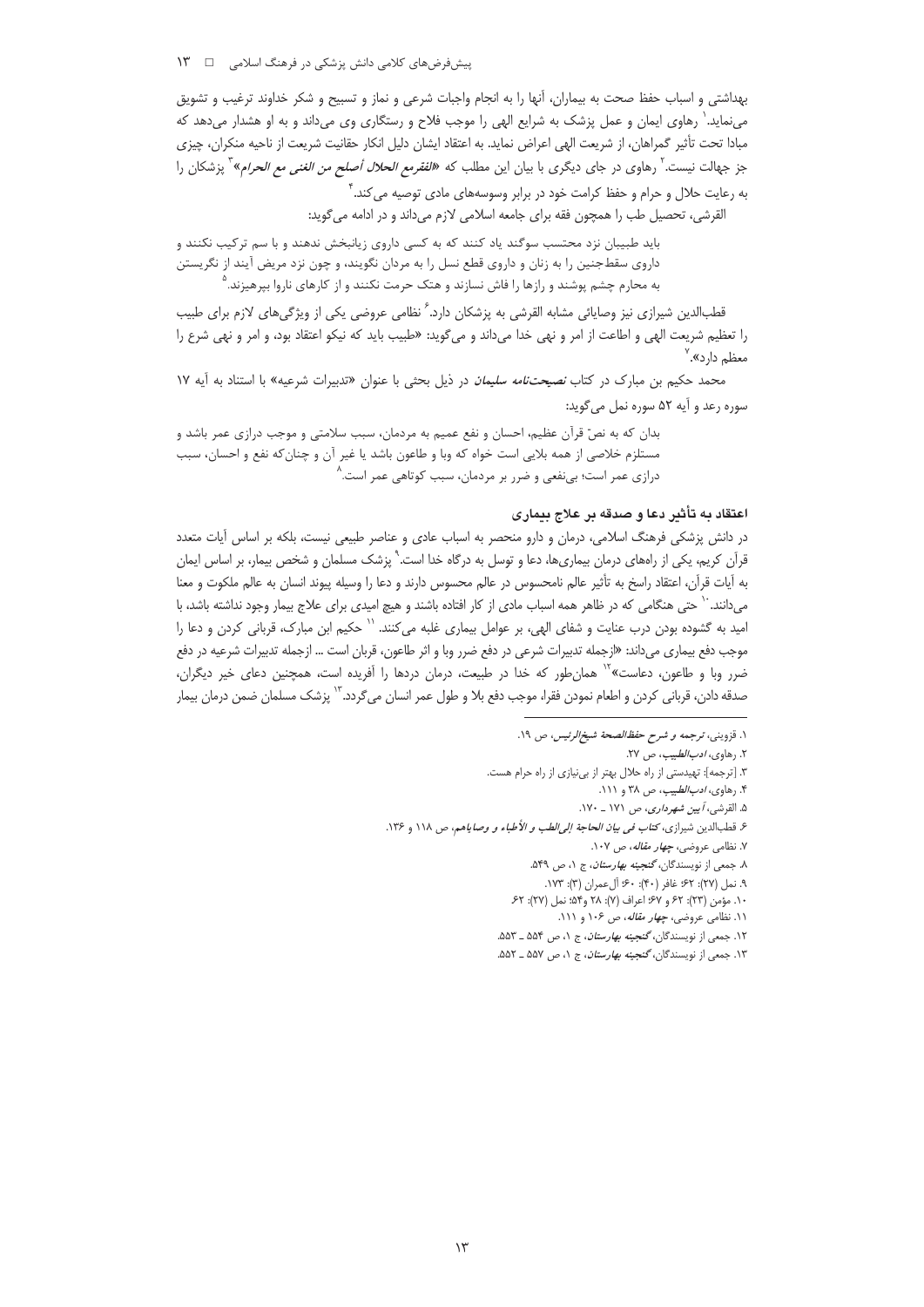### ۱۴ ه نصلنامه تاریخ فرهنگ و تمدن اسلامی، سال ۱۰، زمستان ۹۸، ش ۳۷

با دارو و انجام همه معاینات و تلاش در جهت علاج نمودن بیماری از طریق عوامل طبیعی و اسباب عادی، با ایمان راسخ به اين أيه شريفه كه «وَنْنَزَّلٌ مِنَ الْقُرْآن مَا هُوَ شِفَاء وَرَحْمَه لِّلْمُؤْمِنِينَ» ٰ بيمار خود را به تلاوت قرآن و استمداد از مسبب الاسباب دعوت میکند تا شفای حقیقی را از درگاه او مسئلت نماید.<sup>۲</sup> هم پزشک و هم بیمار هردو به وسیلهبودن همهچیز برای جریان رحمت و اراده الهی ایمان دارند و مطمئن هستند که خواست خدا و تقدیر او بر همه چیز غالب است. ّ

به تعبیر نظامی عروضی دعا و توسل برای درمان بیماری «شربت از داروخانه ربانی» خواستن است که مجرب بوده و در بسیاری مواقع مؤثر واقع شده و بیمار شفا یافته است.<sup>۴</sup> ازاین٫رو لازم است «اگر طبیب در شناختن علت درماند، به خدای عزوجل بازگردد و از او استعانت خواهد و اگر در علاج فروماند هم به خدای بازگردد و از او مدد خواهد که بازگشت همه بدو است.<sup>۵</sup>

## کستره مفهوم سعادت و شقاوت

پزشکان مسلمان با نقل روایتی از پیامبر اکرمﷺ «الْعِلْمُ عِلمان عِلْمُ الْادْیان وَ عِلْمُ الْابْدان» ٗ دانش پزشکی را در کنار دینشناسی قرار میدادند. از دیدگاه آنها، همانطور که شناخت دین و عمل به دستورات الهی موجب سعادت دنیوی و اخروی انسان میگردد، دانش پزشکی نیز با شناسایی حقایق، ظرایف و دقایق عالم خلقت، ما را در شناخت اسماء و صفات خداوند پاری می کند. علاوه بر آن، با حفظ صحت بدن و درمان بیماریها، امکان شناخت تکالیف شرعی و توانایی انجام واجبات و ترک محرمات و عمل به وظایف بندگی را فراهم می[ورد و به این طریق علم ابدان در پیوند با علم ادیان، انسان را به سعادت حقیقی و جاودانه میرساند.<sup>۷</sup> در آثار پزشکان مسلمان دو نوع اثر مشاهده میگردد، آثاری که برای مداوای بیماریهای اخلاقی و روانی نگارش یافتهاند و تحت عنوان طب روحانی شهرت دارند و آثاری که برای مداوای امراض جسماني و غالباً با عنوان طب جسماني تأليف شدهاند.

محمد بن زکریای رازی دو اثر مهم دارد، یکی «الحاوی» که به پیش گیری و درمان بیماریهای جسم میپردازد و دیگری «الطبالروحانی» که به تبیین اصول و قواعدی پرداخته که موجب سلامتی روح میگردد. در میان آثار ابن سینا نیز دو اثر مهم وجود دارد، یکی کتاب «*شفا*» که نخستین دائرةالمعارف علوم و فلسفه در عالم اسلام بهشمار می[ید، و دیگری کتاب «*قانون*» که مهمترین و مفصّلترین کتاب پزشکی او است. ابنسینا با نامگذاری کتاب فلسفی اش به شفا و کتاب پزشکی|ش به قانون، میخواهد اعلام نماید که اهمّیت طبّ نفوس نزد او کمتر از طبّ اجساد نیست و نیز فلسفه او متأثّر از طب و طبِّ او متأثِّر از فلسفهاش است و این تعبیر پیشینیان که فلسفه طب روح و طب فلسفه بدن است ناظر به همین حقيقت بود.<sup>^</sup> از نظر پزشكان مسلمان، تندرستى تنها ملاک سلامتى و خوشبختى نيست. بلكه امراض روحى و اخلاقى بسى زیانبارتر از امراض جسمانی هستند.<sup>^</sup>

در منابع روايي، انبيا طبيب امراض روحي و اخلاقي و ساحت نفس انسانها هستند. `` از طرفي پزشكان طبيب امراض جسمانی هستند. همانطور که طبیب روح به سلامت جسم هم توجه دارد، طبیب جسم هم در سنت اسلامی علاوه بر مداوای جسم بیمار باید به سلامت و طهارت روح آن نیز توجه نماید. هرگاه طبیب، شافی جسم و روح انسانها باشد، متشبه

۰۱۰ *نهج البلاغه*، خطبه ۱۰۸.

١. [ترجمه]: و ما از قرآن آنچه را براى مؤمنين مايه درمان و رحمت است، نازل مى كنيم. (اسراء (١٧): ٨٢)

۲. جمعی از نویسندگان، *گنجینه بهارستان*، ج ۱، ص ۵۵۶.

۰۳ نظامی عروضی، *چهار مقاله*، ص ۱۰۷.

۴. همان. ۵. همان، ص ۱۰۶.

۶. [ترجمه]: علم دو تا (دو نوع) است علم اديان و علم بدنها. (مجلسي، *بحارالانوار*، ج ١، ص ٢٢٠)

۷. رازی، *المنصوری فی الطب (مقدمه)*، ص ۲۸ ـ ۲۷؛ رازی، *من لا یحضرهالطیب*، ص ۹؛ رهاوی، *ادب الطبیب*، ص ۱۴۶؛ جمعی از نویسندگان، *شش* رساله كهن پزشكي، ص ۱۰۶؛ قطبالدين شيرازي، كتا*ب في بيان الحاجة إلى الطب و الأطباء و وصاياهم، ص ۱۱۶ و ۱۰۰ ـ ۹۹.* ۸. محقق، *مقدمه رگشناسی*، ص ۳.

۹. رهاوي، *ادب الطبيب*، ص ١١١؛ طوسي، *تلخيص المحصل،* ص ۵۰۸.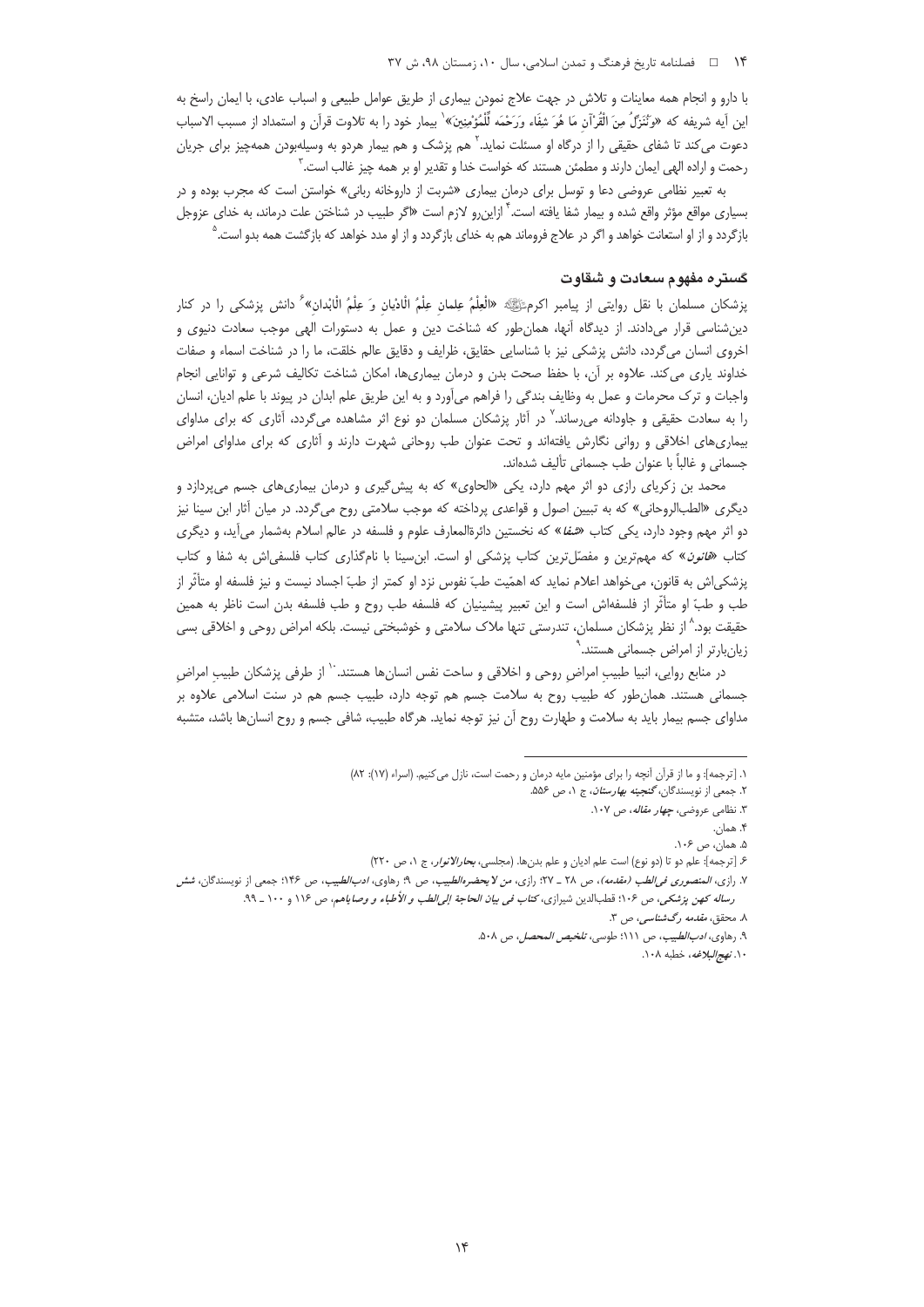به افعال خدا خواهد بود:

والطبيب الفاضل يقدر علي صلاح النفس و البدن جميعا فإذن الطبيب يستحق ان يقال فيه انه المتشبه بأفعال الباري تعالى بحسب طاقته.<sup>\</sup> طبیب فرهیخته بر متشخص خیر و صلاح نفس و بدن هر دو اشراف دارد. بنابراین طبیب، شایسته آن است که گفته شود او به میزان توانایی و طاقت خود به دنبال تشبه به افعال پروردگار متعال است.

## لذت و الم جسمانی و روحانی

از دیدگاه پزشکان مسلمان، گرچه انسان لذتجو است اما تحصیل هر چیزی که برای بدن لذتبخش است، شایسته نیست. انسان با تکیه بر عقل خود، توانایی تشخیص لذتهای مضر از مفید را دارد و باید تنها سراغ لذتهایی برود که هم برای جسم او و هم برای نفس و سعادت ابدی او مفید باشد.<sup>۲</sup> رهاوی می6وید:

کسی که دنبال هر لذتی نباشد بلکه بر اساس عقل، لذتهای مفید و صالح را بشناسد و انتخاب نماید، انسان حقیقے<sub>،</sub> است.<sup>۳</sup>

رازی یکی از عوامل بیماریزا را غلبه هوای نفس نسبت به عقل میداند. هوا و طبیعت همیشه انسان را به برگرفتن لذت حاضر فرامیخواند، اما عاقل باید هوا و طبیعت را باز دارد و خواسته آن دو را در ترازوی سنجش آثار و عواقبش قرار دهد تا سوءعاقبت نیابد. ملاک تصمیمگیری برای انجام هر کاری، سنجش پیامدهای فعل از حیث میزان لذت و رنج و تبعیت از ارجح است، اگر احتمال پیامدهای رنجآور، بیشتر از رنج صبر بر دفع هوا باشد، حزم در منع و بازداشت هواست.

رهاوی بیان می کند که شخص عاقل وقتی مصلحت و سلامتی خود را در چیزی ببیند، نباید در پی لذتی باشد که خلاف أن است و پزشک نیز در تجویز دارو و درمان بیماری باید «صلاح بیمار» را مدنظر قرار دهد، نه «تمایلات لذتجويانه» وي را.<sup>۵</sup> رازي با بيان اينكه «لذات و آلام دنيايي با گسيختن رشته عمر نابود ميشود و لذات عالمي ديگر كه جاوید است، پایدار و بی,پایان خواهد بود»<sup>۶</sup> به صراحت، ترجیح لذات ناپایدار دنیوی و جسمی را بر لذات پایدار اُخروی و معنوي، مايه خسران مي داند. ُ

## کرامت ذاتی و ملکوتی انسان

در بینش قرآن، انسان دارای دو نوع کرامت است؛ کرامت ذاتی که خداوند در بیان آن میفرماید: «وَلَقَدْ کَرَّمْنَا بَنِی آدَمَ»^ و كرامت اكتسابي و ارزشي كه آيه شريفه «إنَّ أَكْرَمَكُمْ عِندَ اللَّهِ أَثْقَاكُمْ» ْ ناظر به آن است. در كرامت ذاتي، همه انسانها با هم برابرند اما در کرامت ارزشی و اخلاقی، درجه هر انسانی به میزان فعالیت اخلاقی و معنوی او، تعیین میگردد. استاد محمدتقی جعفری در این خصوص می نویسد: در اسلام دو نوع کرامت برای انسانها ثابت شده که عبارت است از: ١. كرامت ذاتي و حيثيت طبيعي كه همه انسانها، مادامي كه با اختيار خود به جهت ارتكاب به خيانت و جنايت بر خويشتن و دیگران، أن را از خود سلب نکنند، از این صفت شریف برخوردارند. ۲. کرامت ارزشی که از بهکار انداختن استعدادها و

۰. رهاو*ی، ادب الطبیب*، ص ۱۴۷.

٢. رازى، *السيرة الفلسفيه*، ص ٩٢ \_ ٩١؛ رهاوى، *ادبالطبيب*، ص ۴٣ \_ ۴۴: قطبالدين شيرازى، *كتاب في بيان الحاجة إلى الطب و الأطباء و* وص*اياهم، ص ١١٨* و ١٨٨.

٣. رهاوى، *ادب الطبيب*، ص ۴۲.

۴. رازی، *السیرة الفلسفیه*، ص ۹۳ ـ ۹۲؛ فرامرز قراملکی، *نظریه اخلاقی محمد بن زکریای رازی*، ص ۶۹.

۵. رهاوى، *ادب الطبيب*، ص ۱۱۱ و ۴۶.

۶. رازى، *السيرة الفلسفيه*، ص ٩٣.

۷. همان.

٨. ما فرزندان آدم را كرامت داريم. اسراء (١٧): ٧٠ و نيز ر. ک: بقره (٢): ٣٠: هجر (١٥): ٩١٠؛ اسراء (١٧): ٩٠: طباطبايي، *تفسيرالميزان (ترجمه)*، ج ١٥، ص ۲۶۴.

۹. ارزشمندترین شما نزد خداوند پرهیز کارترین شماست. (حجرات (۴۹): ۱۳)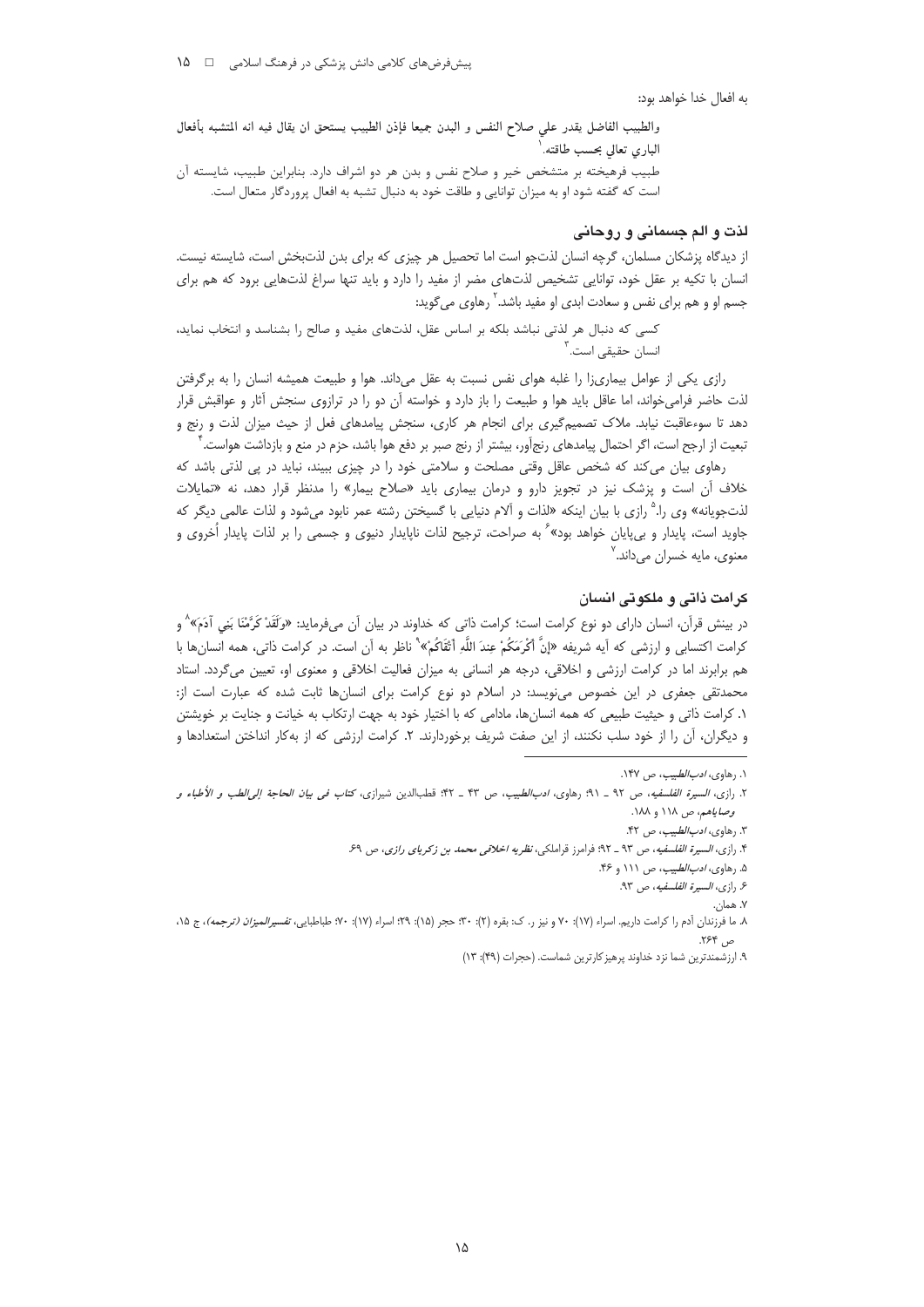نیروهای مثبت در وجود آدمی و تکایو در مسیر رشد و کمال و خیرات ناشی میشود. این کرامت اکتسابی و اختیاری است و ارزش نهایی و غایی انسان به همین کرامت است.<sup>\</sup>

پزشک مسلمان بر پایه بینش قرآنی بر این باور است که انسان با برخورداری از روح الهی، نفس ناطقه، قوه عاقله، قدرت تمییز، کسب دانش، دریافت وحی و پرستش آگاهانه خدا، از سایر حیوانات کاملتر و شریفتر است.<sup>۲</sup> انسان مظهر اسماء و صفات خداست:

انسان بهترین موجودات و شریفترین کائنات باشد، زیرا که جمیع صفات حق در او ظاهر است، چه انسان سمیع و بصیر و مرید و قدیر و علیم و حی و متکلّم است، چنان که حق نیز چنین است. حق تعالی آدمی را بهصورت خود آفرید و صفات خود همه در او ظاهر گردانید. آدمی بهواسطه اتصاف به صفات حق، بهترين كائنات و شريفترين موجودات است.<sup>۳</sup>

رهاوي مي نويسد:

انسان به جهت داشتن عقل از همه مخلوقات اشرف است چون عقل برای انسان قدرت تشخیص حق از باطل و شناخت حکمتها و توحیدِ وجودِ خداوند و شناخت مصالح و مفاسد و اوامر و نواهی الهی را میسر می کند.<sup>۴</sup>

### تجرد نفس

در فلسفه اسلامی، بین انسان و جهان، نوعی تناظر برقرار است. در فلسفه مشاء، عالم وجود همچون وجودِ انسان که مرکب از نفس و بدن است؛ به وجود محسوس و نامحسوس تقسیم می¢ردد.<sup>۵</sup> در حکمت متعالیه، عوالم وجود بر سه قسم هستند: عالم ماده، عالم مثال و عالم مجردات تام. ً پزشکان اسلامی با مفروض دانستن تقسیم موجودات عالَم به دو قسم مادی و مجرد، به وجود روح و نفس مجرد در وجود انسان اعتقاد داشتند. از نظر آنها نفس ناطقه انسان، موجود جوهري مجرد از ماده است که فقط در فعل، نیاز به بدن دارد اما ذاتاً بیiباز از آن میباشد و چنانچه رابطه تدبیری نفس به بدن از بین برود، نفس به حيات خود ادامه مي<هد.<sup>٧</sup> از ديدگاه پزشكان اسلامي، حقيقت و اصالت انسان به نفس ناطقه است كه ذاتاً مجرد از ماده و به لحاظ فعل وابسته به بدن است.^ از نظر ابن سينا نفس ناطقه انساني در حدوث و بقا مجرد است، يعني جسم و جسماني نيست. نفس از جانب خداوند افاضه مي شود و همراه با حدوث بدن بهصورتي غيرمادي حادث مي گردد. نفس ناطقه هر چند در ذات خود مجرد بوده و منطبع در ماده هم نیست اما برای انجام فعل به بدن نیازمند است. ٌ خواجه نصیر نفس ناطقه انسان را مجرد میداند و برای تجرد نفس دلائل متعددی میآورد. ٔ از نظر ملاصدرا نفس حیوانی و نفس انسانی در آغاز مادی و نباتی هستند؛ اما در بقا، روحانی و مجرد می گردند و پس از رسیدن به مرحله تجرد، حرکتی نخواهند داشت. ٰ

١. جعفرى، حقوق جهانى بشر از ديدگاه اسلام و غرب، ص ٢٧٩.

۲. جمال<sub>ی</sub> یزدی، *فرخنامه*، ص ۱۲؛ جمعی از نویسندگان، *مجموعه مصنفات فی الخیمیاء و الإکسیر الأعظم*، ص ۱۸۷.

۳. جمعی از نویسندگان، گنجی*نه بهارستان*، ج ۱، ص ۶۰ه.

۴. رهاوي، *ادب الطبيب*، ص ٢٠٠ و نيز ۴١ ـ ۴٠.

۵. ابن سينا، *الاشارات والتنبيهات*، ج ٣، ص ٢.

۶. طباطبايي، *نهاية الحكمه*، ص ۳۰۴ ـ ۳۰۳.

٧. طبري، فردوس الحكمه في الطب، ص ١٢.

٨. قطبالدین شیرازی، کت*اب فی بیان الحاجة إلی الطب و الأطباء و وصایاهم، ص ٩٩؛ جمعی از نویسندگان، گنجینه بهارستان، ج ١، ص ٥٠۴ ـ ۵٠٣:* طوسي، تلخيص *المحصل، ص ١*٣٨٧. رهاوي، هم*ان*، ص ۴١ ـ ۴٠ و ٣۶: جمعي از نويسندگان، *مجموعه مصنفات في الخيمياء والإكسير الأعظم*، ص ۲۱۸.

۹. ابن سينا، رسائل ابن سينا، ص ٣۴٠؛ فياضي، *علمالنفس فلسفي، ص ١٨۶.* 

١٠. طوسى، تلخيص المحصل، ص ٣٨٧ ـ ٣٨٤.

۰۱۱. فیاضی، *علم النفس فلسفی*، ص ۱۹۰ ـ ۱۸۷: ملاصدرا، *اسفار*، ج ۸، ص ۳۴۷.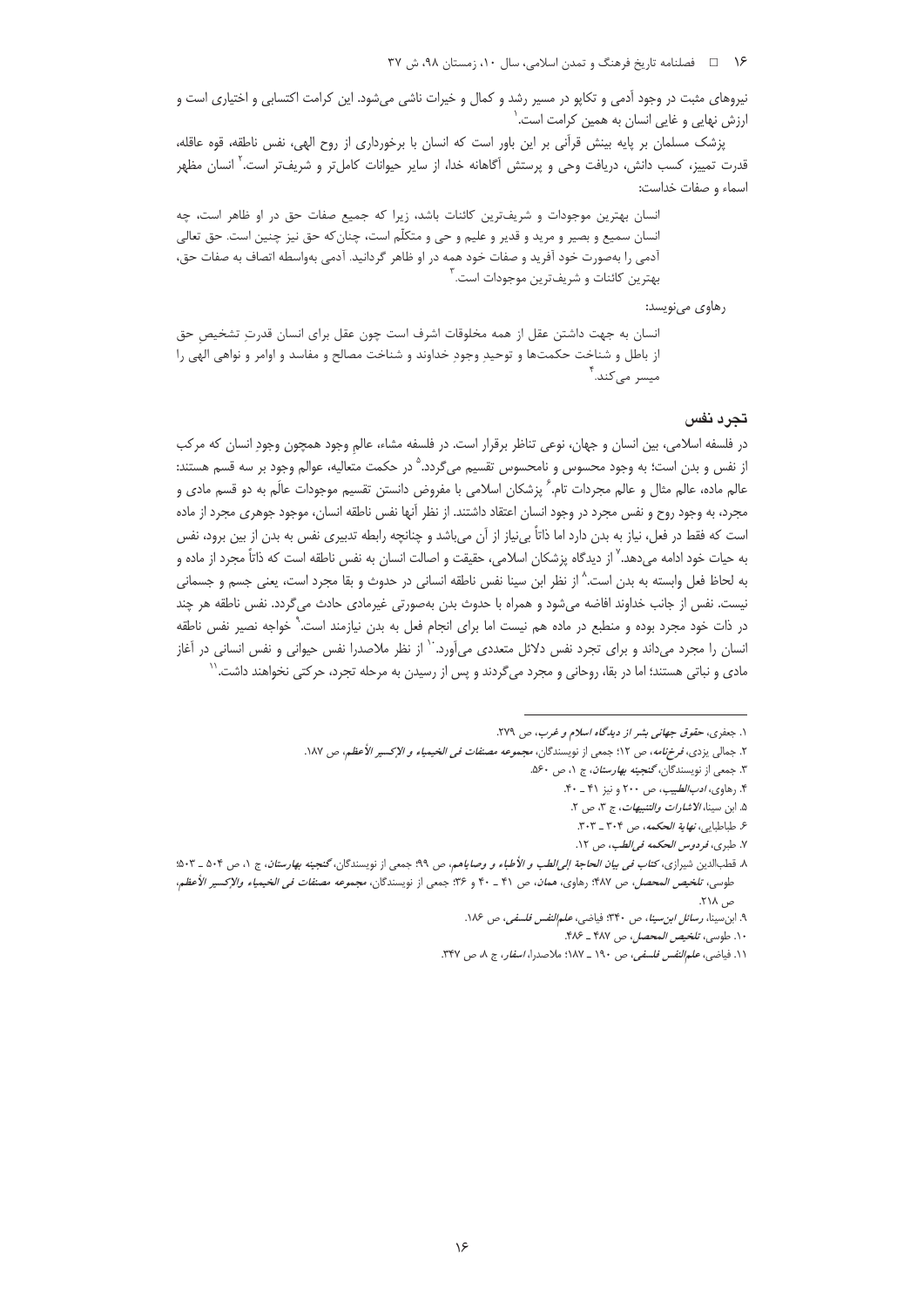## مراتب و قوای نفس

در نظام جهانشناسی مسلمانان، عالَم هستی به دو قسم مادی و مجرد تقسیم میگردد.` در حکمت اسلامی بین مراتب وجود، مراتب نفس و مراتب شناخت، تناظر وجود دارد. همان طور که عوالم وجود بر سه قسم است، نفس نیز دارای سه مرتبه است: نفس نباتی، نفس حیوانی و نفس انسانی. نفس نباتی کار تغذیه، رشد و تولیدمثل را انجام میدهد. نفس حیوانی افزون بر كار نفس نباتى، احساس و حركت ارادى نيز دارد. نفس انسانى افزون بر قواى نباتى و حيوانى، از قوه انديشه نيز برخودار است. قوای نفس انسانی نیز دارای سه مرتبه است: قوه شهویه، قوه غضبیه و قوه عاقله.<sup>۲</sup> همچنین مراتب شناخت نفس بر سه قسم است: شناخت حسی، شناخت خیالی و شناخت عقلی. بنابراین، نفس انسانی کاملترین نفوس است، چون از مراتب سه گانه نفس نباتي، نفس حيواني و نفس ناطقه، و مراتب سه گانه شناخت حسي، خيالي و عقلي، و مراتب سه گانه قوه عاقله، قوه شهويه و قوه غضبيه برخوردار است.

رهاوی برای نفس سه قوه ذکر می کند: قوه عاقله، قوه غضبیه و قوه شهوانیه. سپس میگوید سعادت انسان و اخلاق فاضله و طهارت نفس با اعتدال این قوا بدست میآید. اگر این سه قوه در اعتدال باشند، خرد قوت میگیرد و قدرت تمییز حق و باطل رشد مي كند و اگر در تعادل نباشند، رذالت نفس و سوءسيرت ايجاد ميشود.<sup>۲</sup> ايشان با اين جمله «اجتهد في أن یکون سرورک و حزنک جمیعا بتوسط. و کن علی ما زاد منهما بتسلط»<sup>؟</sup> به پزشک توصیه میکند که احساس و عواطف و سیرت اخلاقی خود را بر اساس اعتدال کنترل نماید. محمد بن زکریای رازی شراب را بزرگترین مایه هوای نفس و بزرگترین آفت خرد میداند، چون به دو نفس شهوانی و غضبی نیرو میبخشد تا به هر چه دلخواهشان است مبادرت ورزند و نفس ناطقه را از بکار بردن فکر و عقل بازمیدارد.<sup>۵</sup> به اعتقاد او نفس نباتی و حیوانی برای خدمت به نفس ناطقه به وجود آمدهاند و بعد از فناشدن جسم، باقی نمی،انند. بنابراین طبیب، در طب جسم و روح باید در جهت تعدیل سه نفس بکوشد. ً این موارد نشان میدهد که در اندیشه پزشکان مسلمان، مراتب و قوای نفس مفروض بوده است.

## اتحاد، تمایز و تعلق تدبیری نفس به بدن

بر پایه جهانِ نگری الهی، انسان موجودی مرکب از نفس ملکوتی و بدن مادی است. اصالت انسان نیز به روح اَن است. ٌ انسان مظهر پیوستگی جان و تن، و عالم محسوس و نامحسوس با یکدیگر است. حالت تندرستی وی از راه هماهنگی و تعاون بین آن دو تحقق می یابد. از دیر زمان میان اندیشمندان ثنویت جسم و روح مطرح بوده و بسیاری از دانشمندان تلاش كردند تا چگونگى پيوند و ارتباط ميان جسم و روح را تبيين كنند. برخى از دانشمندان نتوانستند اين تمايز و اتحاد را تبيين نمایند و از اینرو به انکار ساحت روحانی و ملکوتی انسان پرداختند. از دیدگاه مادیگرایان، حیات انسان با مردن به پایان می,رسد، اما از دیدگاه پزشکان مسلمان، انسان دارای دو ساحت جسم و روح است. اصالت و حقیقت انسان به روح آن است. حیات جسمانی انسان در گرو تدبیر بدن بوسیله نفس است، اگر تدبیر نفس نباشد، اعضای بدن انسان از یکدیگر متلاشی می گردد و مرگ یک شخص زمانی رخ میدهد که تعلق تدبیری نفس به بدن از بین برود. نفس نیز برای به فعلیت رساندن استعدادهای خود، نیازمند به جسم است. اما حیات جاودانه آن در گرو بقاء جسم نیست.<sup>۸</sup> بنابراین، نفس متصرف در بدن و حافظ و مدبر آن است و بدن آلت فعل نفس برای کسب کمالات علمی و معنوی است و اگر جسم دچار بیماری گردد، آلام

١. ابن سينا، الاشارات و التنبيهات، ج ٣، ص ٢؛ طباطبايي، نهاية الحكمه، ص ٣٠٢ \_ ٣٠٣.

٢. ابن سينا، ق*انون در طب، ص ٢*٣١؛ فياضي، *علمالنفس فلسفي، ص ٥*٧؛ تفتازاني، *شرح العقاصد، ج* ٣، ص ٢٢٧؛ ملاصدرا، *اسفار*، ج ٩، ص ٢٣۶ ـ ٢٣٥. ٣. رهاوى، *ادب الطبيب*، ص ٣۶.

۴. [ترجمه]: سعى كن هم شادى و هم اندوهت به ميانه و اعتدال باشد و نسبت به مازاد بر ميانه كنترل داشته باشى. (رهاوى، *ادب الطبيب*، ص ٣٨) ۵. نصر، علم و تمدن در اسلام، ص ۲۱۵.

۶. فرامرز قراملکی، *نظریه محمد بن زکریای رازی*، ص ۷۱.

٧. حجر (١۵): ٢٩ \_ ٢٨؛ سجده (٣٢): ٩ و ١١؛ زمر (٣٩): ۴٢.

٨. جمعي از نويسندگان، *گنجينه بهارستان*، ج ١، ص ٥٠۴ ــ ٥٠٣؛ طوسي، *تلخيص المحصل، ص ١٩٨*؟: رهاوي، *ادبالطبيب، ص* ۴۱ ــ ۴۰ و ٣۶: جمعي از نويسندگان، *مجموعه مصنفات في الخيمياء والإكسير الأعظم*، ص ٢١٨.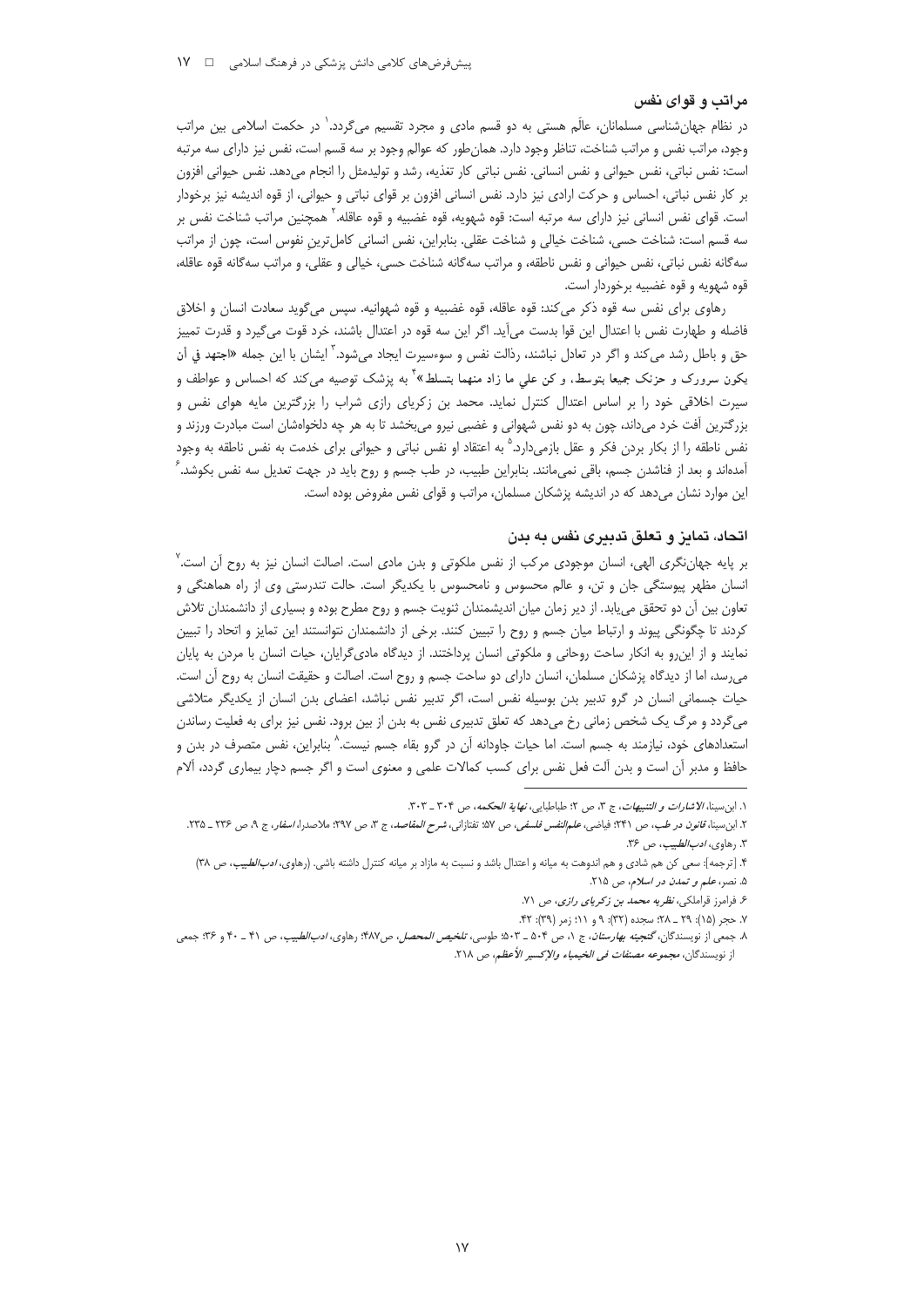١٨ ه المخامه تاريخ فرهنگ و تمدن اسلامي، سال ١٠، زمستان ٩٨، ش ٣٧

جسمی مانع نفس برای کسب کمال خواهد بود.<sup>\</sup>

باید دانست که اگرچه نفس ناطقه جوهری است مجرّد و روحانی، و بدن جسمی است کثیف و هیولانی و مابین تجرّد و هیولانیت و تروّح و جسمانیت غایت بُعد و نهایت منافات واقع و ثابت است، لیکن آنقدر مباینت و دوری که پنداشته میشود، میان نفس و بدن واقع نیست، بلکه نهایت قرب و مناسبت نیز واقع است، به حيثيتي كه منجرّ به اتّحاد شده. چه نفس ملتذّ ميشود به التذاذ بدن و متأذّى ميشود به اذيت بدن، و این نتواند بود مگر به سبب اتّحادی که میان نفس و بدن است، مانند اتّحادی که میان صورت و مادّه است. پس نفس في|لحقيقه با وجود تجرّد صورت بدن باشد، امّا صورتي كه قائم به مادّه نباشد و بدن ما<mark>دّہ نفس میباشد</mark>.

اتحاد میان نفس و بدن مشابه اتحاد ماده و صورت است، ماده بدون صورت تَعین و تحصُل ندارد و صورت نیز بدون ماده تحقق نمییابد. در تحلیل منطقی ماده همان جنس و صورت همان فصل است، جسم انسان جنس و ماده است، و نفس وی صورت و فصل آن است. همان طور که نمی توان در عالم خارج جنس و فصل را از یکدیگر جدا کرد و جداسازی آنها صرفاً در تحلیل منطقی صورت می£یرد، همینطور روح انسان را در عالم خارج نمی¤وان از جسم او منفک کرد. جسم و جان انسان چنان به یکدیگر آمیختهاند که وحدت عینی پیدا کردهاند.

از دیدگاه پزشکان مسلمان علاوه بر اینکه جسم و روح انسان با یکدیگر اتحاد دارند، وجود انسان مظهر کاملترین نوع اعتدال در عالم طبيعت است. «و بالجمله نوع الإنسان أقرب أنواع الكائنات إلي الاعتدال الحقيقي»<sup>؟</sup> همانٍطور كه نفس انسان از نفوس حیوانات کامل تر است و علاوه بر داشتن کمالات نفس نباتی و نفس حیوانی از قوه عاقله نیز برخوردار است، همین طور متناسب با آن، خداوند جسمی را به نفس انسان اختصاص داده که بتواند او را در رسیدن به کمالاتش پاری کند. اگر خداوند نفس انسان را در جسم درخت یا سایر حیوانات قرار میداد، انسان نمیتوانست استعدادهای خود را شکوفا نماید. لذا جسم انسان نیز ملائم با نفس آن، در میان همه اجسام و حیوانات کاملتر و از همه مزاجها متعادلتر است.<sup>۲</sup> بنابراین، نفس انسان متناسب با بدن او و بدن وی متناسب با نفس او است. نه بدن انسان قابلیت پذیرش روح سایر حیوانات را دارد و نه روح انسان مي¤واند در بدن ساير حيوانات قرار بگيرد.<sup>י</sup>

### تأثير متقابل نفس و بدن

گرچه نفس مدبر بدن و حافظ آن است اما خصوصیات هریک از نفس و بدن در دیگری تأثیر دارد. ابن سینا میگوید:

نفس و بدن در یکدیگر تأثیر متقابل دارند و حالات و هیئتهایی که بر نفس عارض می گردد، گاهی در بدن اثر میگذارند، مانند ترس که باعث از کار افتادن نیروی شهوت و نیروی هضم و نیروهای دیگر بدنی میشود و گاهی نفس از بدن متأثر میشود و ملکه و عادت از همین راه حاصل میشود. ٔ

رابطه متقابل نفس و بدن چنان قوی است که برای تعلیم و تربیت نوآموز باید مورد توجه معلم قرار گیرد. چون گاه حالات نفس بر جسم و گاه مزاج جسم بر نفس اثر میگذارد. معلم خوب کسی است که متناسب با حالات نفس و بدن، تدابیر تربیتی اتخاذ نماید. وقتی مزاج بدن از اعتدال خارج شود، موجب تغییر اخلاق و رفتار انسان می5ردد. همان طور که مصاحبت انسان با جاهلان و فاسقان، موجب تأثيرپذيري نفس از اخلاق شرير آنان گرديده و رفتار انسان را تغيير ميدهد. <sup>٧</sup>

لازمه تأثیر متقابل بین نفس و بدن، این است که امراض جسمانی موجبات تألمات روحی، و امراض روحی زمینه

۱. قطبالدین شیرازی، *کتاب فی بیان الحاجة إلی الطب و الأطباء و وصا*یاهم، ص ۹۹.

٢. بهبهاني، *عيار دانش*، (مشتمل بر الهيات و طبيعيات)، ص ١٨۵.

٣. [ترجمه]: و به طوركلي، نوع انسان، نزديكترين انواع موجودات مادي به اعتدال حقيقي است. (بغدادي، *المختارات في الطب، ص* ١١) ۴. رهاوي، *ادب الطبيب*، ص ۴۱ ـ ۴۰ و ۳۶ و ۱۴۴.

۵. ابن سينا، قانون در طب، ص ٨٠ \_ ٧٩: جمعي از نويسندگان، مجموعه مصنفا*ت في الخيمياء و الإكسير الأعظم*، ص ٢٢٠.

۶. ابن سينا، الاشارات، ج ٣، ص ٣٩۶.

۷. رهاوی، *ادب الطبیب*، ص ۱۶۴ و ۱۱۱.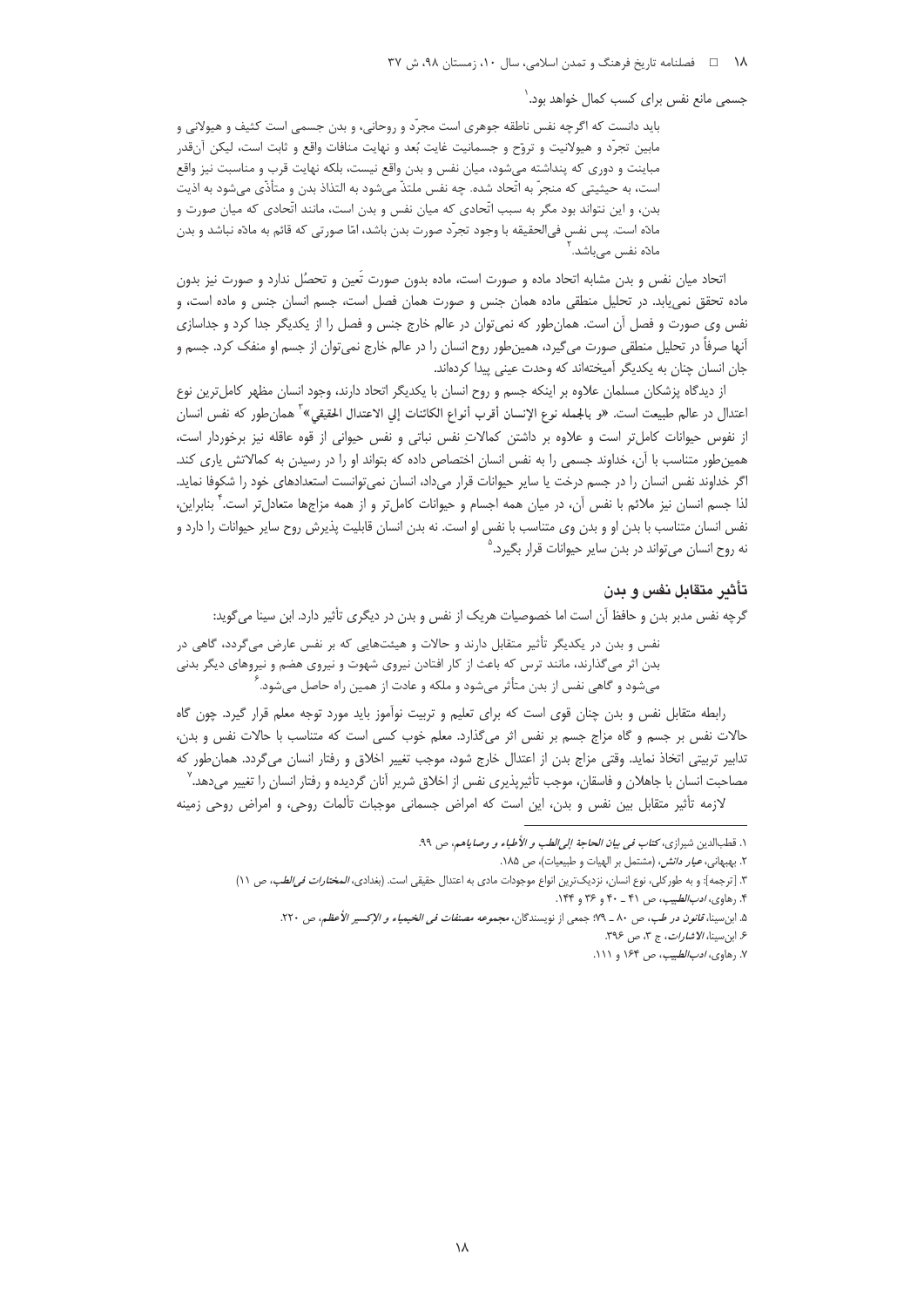بیماریهای جسمی را فراهم کند. لذا شناخت بیماریهای جسم و نحوه کارکرد هریک از اعضای بدن، به معنای شناخت بیماریهای روح و کارکرد آن نیز هست و بالعکس شناخت امراض روحی و نحوه عمل نفس موجب شناخت عمیقتر و درستتر جسم محسوب میشود.` بهعنوان مثال، در اثر بیماری جسم اختلالی در باصره، سامعه، شامه، لامسه و ذائقه به وجود میأید و همین اختلال جسمانی به أگاهی نفس و تدبیر أن نسبت به بدن سرایت میکند. همچنین خصوصیات اخلاقی مثل حسادت، طمع، ترس، شهوتگرایی، خشم، غم و قصه، استرس و… که افعال نفس هستند، موجب اختلال رفتار قوای طبیعی جسم میگردند.

### بقا و جاودانگی نفس

مرگ انسان چیزی جز ترک تعلق تدبیری به بدن نیست. نفس انسان پس از ترک تعلق تدبیری به بدن، حیات جاودانه دارد و همچنان به وجود و حیات خود ادامه میدهد.<sup>۲</sup>

باید دانست که نفس ناطقه باقی است بعد از فنای بدن. چه ثابت شده که نفس ناطقه، جوهری است مجرَّد از مادَّه و قائم نیست به مادَّه بدن. پس موت و فساد بدن، موجب موت و فنای او نشود؛ و خودبهخود نیز فانی نشود. چه قبول طاری شدن عدم بر موجود، از ممرّ ضدّ و منافی باشد، و مجرّدات را ضدّى و منافى نباشد. چه ضدّ و منافات مخصوص به ابعادى است كه در عالم كون و فساد واقع باشند، و نفس ناطقه واقع در عالم کون و فساد به سبب تعلُّقی است که به بدن دارد، و اگرنه، بالذات از جهت مجرّد است و واقع در عالم مجرّدات، و هرگاه فساد بدن موجب فساد او نشود، از هیچ راه دیگر فساد به او راه نتواند يافت. پس نفس ناطقه و ساير مجرّدات قابل هيچ گونه عدمي نيستند. ّ

پزشکان مسلمان بر اساس بینش اسلامی معتقدند که نفس پس از فناء بدن، نتایج اعمال خود را که در دنیا انجام داده، به صورت عذاب یا پاداش در عالم آخرت دریافت می *کند. <sup>۴</sup> رازی* درباره ترجیح لذات اخروی بر لذات دنیوی میگوید: چون لذات و آلام دنیایی با گسیختن رشته عمر نابود میشود و لذات عالمی دیگر که جاوید است پایدار و بیپایان خواهد بود، پس آنکه لذت باقی نامتناهی را به لذتی محدود و ناپایدار بفروشد، مغبون است. پس ما نباید در پی لذتی باشیم که وصل بدان ما را از فیض عالمي روحاني باز دارد يا در همين عالم ما را دچار المي سازد كه رنج آن در كميت و كيفيت بر لذتي كه جوياي آنيم فايق آيد." این سخن رازی بر پایه باور به سرای آخرت و بقاء نفس است، رازی در صورت تعارض لذتهای دنیوی و اخروی، تمایل نفس به لذت جسماني و دنيوي را تا آنجا مجاز ميداند كه لذت پايدار نفس يعني لذت بهشت رضوان الهي را تهديد نكند.

## نتىجە

دانش پزشکی در فرهنگ اسلامی هویت خود را در چارچوب عقائد اسلامی تعریف کرده است. علیرغم روش تجربی و تکثر منابع علمی، پزشکان مسلمان نگرش جهانشناسانه خود را بر پایه اصول کلی عقائد اسلامی قرار دادهاند. ساحتهای گوناگون دانش پزشکی از پیشگیری و شناسایی بیماری تا درمان، متأثر از مفروضات باورهای اسلامی است. عقائد دینی پزشکان مسلمان خواسته یا ناخواسته در آثار علمی آنها انعکاس یافته است. علاوه بر عقیده، آنها خود را ملزم به رعایت احکام شریعت اسلام میدانستند و از حد و مرز واجب و حرام اسلامی عدول نمیکردند. اگر دارویی تجویز میکردند و یا روشی برای درمان بیماری به کار میگرفتند، حتماً به حریم شریعت توجه داشتند. بر پایه خداباوری و نگرش توحیدی، اساس درمان و شفابخشی دارو و نتیجهبخش بودن تلاش پزشک را به اذن الهی میدانستند. در عین حال از روشهای علمی و

۰۱ رهاو*ی، ادب الطبیب،* ص ۱۱۱.

٢. ابن *سينا، رسائل ابن سينا، ص ١*٣٣٠. جمعي از نويسندگان، گنجين*ه بهارستان، ج* ١، ص ٥٠۶ \_ ٥٠٣: طوسي، *تلخيص المحصل، ص ١*٨٩. \_ ٩٨٧: جمعی از نویسندگان، *مجموعه مصنفات فی الخیمیاء و الإكسیر الأعظم*، ص٢٢٠ ـ ٢١٨: رهاوی، *ادب الطبیب*، ص ۴١ ـ ۴٠ و ٣۶. ۳. بهبهاني، *عيار دانش*، (مشتمل بر الهيات و طبيعيات)، ص ١٩٢.

۴. رهاوی، *ادبالطبیب*، ص ۳۱ ـ ۳۰؛ فرامرز قراملکی، *نظریه اخلاقی محمد بن زکریای رازی*، ص ۷۱.

۵. رازي، *السيرة الفلسفيه*، ص ۹۳.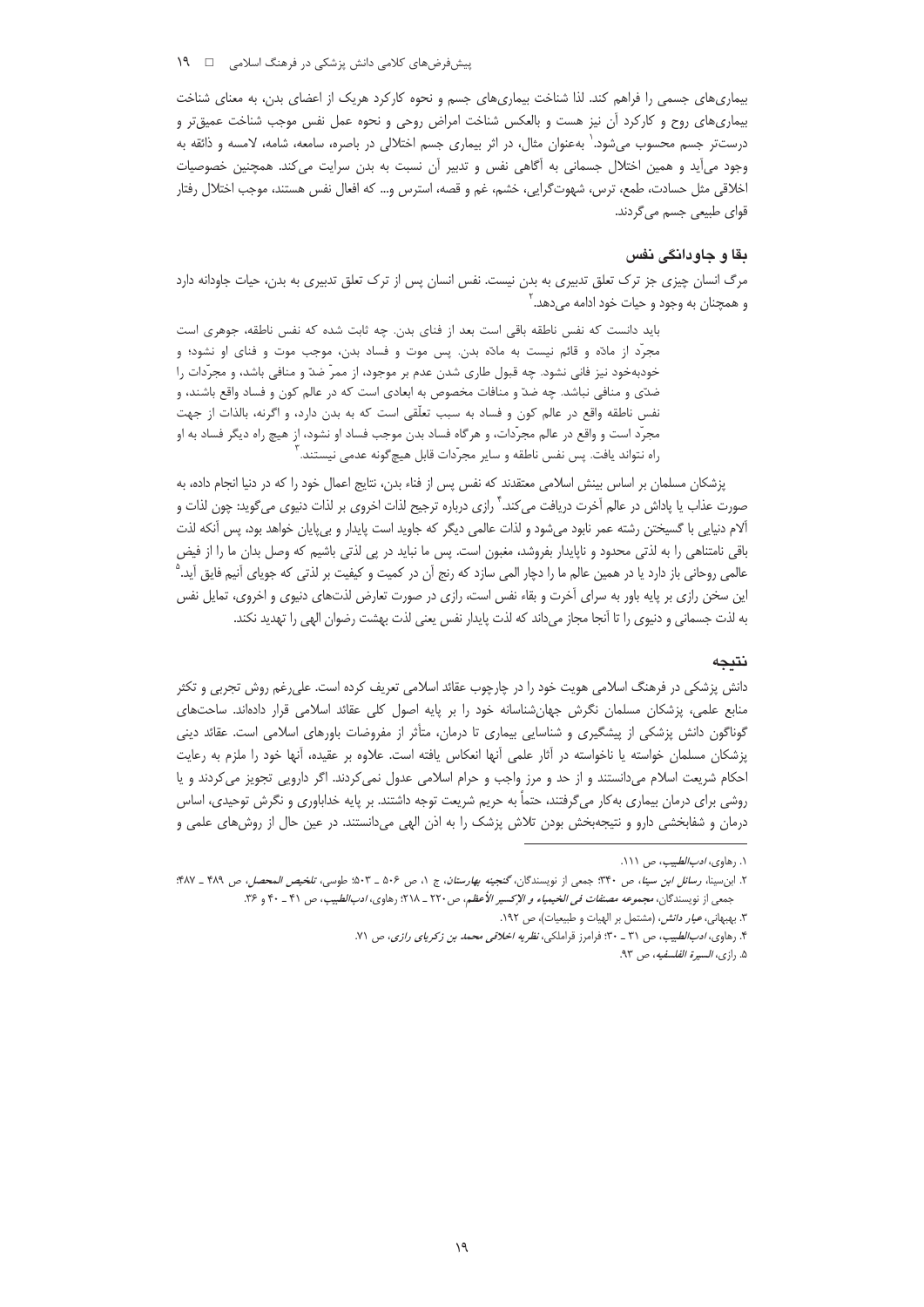### ٢٠ ه ه السلامي و عليه علي عليه عليه المعنى الله عن المعلم الله عليه ما ٢٧ ملي ٣٧، ش

تجربی درمان بیماریها استفاده می کردند، سفارش بیماران خود به تضرع و مسئلت از درگاه خدا و اعتقاد به نقش مؤثر دعا در درمان بیماریها، حکایت از ژرفای نقش ایمانِ دینی در حیات علمی پزشکان مسلمان دارد. پزشکان مسلمان نهتنها تعارضی بین باورهای دینی و اصول و ضوابط پزشکی نمیدیدند، بلکه تمام تلاش خود را جهت کشف شیوههای مؤثر شناسایی بیماری و ارائه بهترین دارو به کار میگرفتند. توکل به خدا، درخواست توفیق در درمان بیماری از درگاه ربوبیت، توجه پزشک و بیمار به سعادت دنیوی و اخروی، رعایت الزامات شریعت و باور به ساحت قدسی انسان، از شاخصههای برجسته سنت دانش پزشکی در فرهنگ و تمدن اسلامی است. مسیر موفق پزشکان مسلمان، در تلفیق علم و دین می¤واند الگوی مناسبی در بومیسازی دانش تجربی، مخصوصا دانش پزشکی که بر پایه پیشفرضهای تمدن دین گریز غرب تدوین و توسعه يافته است، باشد.

# منابع و مآخذ

- ۱. قرآن کریم.
- ٢. *نهج البلاغه*.
- ٣. ابن|زرق، ابراهيم، *تسهيل المنافع في الطب و الحكمه*، ج ١، مسقط، عاصمة الثقافة العربيه، چ اول، ١٤٢٧ ق.
- ٤. ابن سينا، حسين بن عبدالله، *الاشارات و التنبيهات*، شرح: خواجه نصيرالدين طوسى و قطبالدين رازى، ج ٣، قم، بلاغت، چ ١،  $N''V$ 
	- ٥. ابن سينا، حسين بن عبدالله، *رسائل ابن سينا*، استانبول، مطبعة ابراهيم خروز، چ اول، ١٩٥٣ م.
- ٦. ابن سینا، حسین بن عبدالله، *رگشناسی (رساله در نبض)*، مصحح سید محمد مشکوه، (مقدمه) مهدی محقق، تهران، دانشگاه بوعلی سینا، چ ٢، ١٣٨٣.
	- ٧. ابن سینا، حسین بن عبدالله، *قانون در طب*، ترجمه علی رضا مسعودی، کاشان، مرسل، چ ١، ١٣٨٦.
	- ٨ بغدادي، علي بن احمد، *المختارات في الطب*، حيدرآباد، دائرة المعارف العثمانيه، ج ١، ١٣٦٢ ق.
	- ۹. بهاءالدوله، بهاءالدین بن میرقوام|لدین، *خلاصةالتجارب*، تهران، دانشگاه علوم پزشک<sub>ی</sub> ایران، چ ۱، ۱۳۸۲.
- ۱۰.بهبهانی، علی نقی بن احمد، *عیار دانش، (مشتمل بر الهیات و طبیعیات)، محقق و مصحح: سید علی موسوی بهبهانی، تهران*، میراث مکتوب، ۱۳۷۷.
	- ١١. تفتازاني، سعدالدين، *شرح المقاصد*، مقدمه و تحقيق و تعليق از عبدالرحمن عميره، الشريف الرضي، ج ٣، قم، چ ١، ١٤٠٩ ق.
		- ۱۲. جرجانی، اسماعیل بن حسن، *ذخیره خوارزمشاهی، ج* ۱، قم، مؤسسه احیاء طب طبیعی، چ ۱، ۱۳۹۱.
	- ۱۳. جعفری، محمدتقی، *حقوق جهانی بشر از دیدگاه اسلام و غرب*، تهران، دفتر خدمات حقوقی بین المللی جمهوری اسلامی، ۱۳۸۰.
		- ١٤. جمالي يزدي، مطهر بن محمد، قرخ نامه، تهران، امير كبير، چ ١، ١٣٨٦.
		- ۱۵. جمعی از نویسندگان، *شش رساله کهن پزشکی،* قم، مجمع ذخائر اسلامی، چ ۱، ۱۳۹۰.
		- ۱۲. جمعی از نویسندگان،گنجین*ه بهارستان*، ج ۱، تهران، کتابخانه موزه و مرکز اسناد مجلس شورای اسلامی، چ ۱، ۱۳۸۲.
- ١٧. جمعي از نويسندگان، مجموعه مصنفات ف*ي الخيمياء و الإكسير الأعظم (كتاب الموازين الصغير وكتاب الرحمه از جابر بن حيان)*، بيروت، دارالمكتبة بيبليون، چ ٢٠٠٨ م.
	- ۱۸. خمینبی، روحالله، ت*وضیح المسائل*، تهران، مؤسسه تنظیم و نشر آثار امام خمینبی، چ ۷، ۱۳۸۷.
- ۱۹.رازی، محمد بن زکریا، *المنصوری فی الطب* (ترجمه)، مصحح حازم بکری صدیقی، ترجمه ذاکر، محمد ابراهیم، تهران، دانشگاه علوم پزشکی تهران، چ ۱، ۱۳۸۷.
	- ۲۰. رازی، محمدبن زکریا، *السیرة الفلسفیه*، ترجمه عباس اقبال، تهران، انتشارات و آموزش انقلاب اسلامی تهران، چ ۲، ۱۳۷۱.
- ۲۱.رازی، محمدبن زکریا، *المنصوری فی الطب*، (متن) مصحح حازم بکری صدیقی، ترجمه ذاکر، محمد ابراهیم، تهران، دانشگاه علوم پزشکی تهران، چ ۱، ۱۳۸۷.
	- ۲۲. رازی، محمدبن زکریا، *برءالساعه (بهب*ود آنی)، ترجمه، احمد شریف تنکابنی، اصفهان، جاوید، چ ۱، ۱۳۳۳.